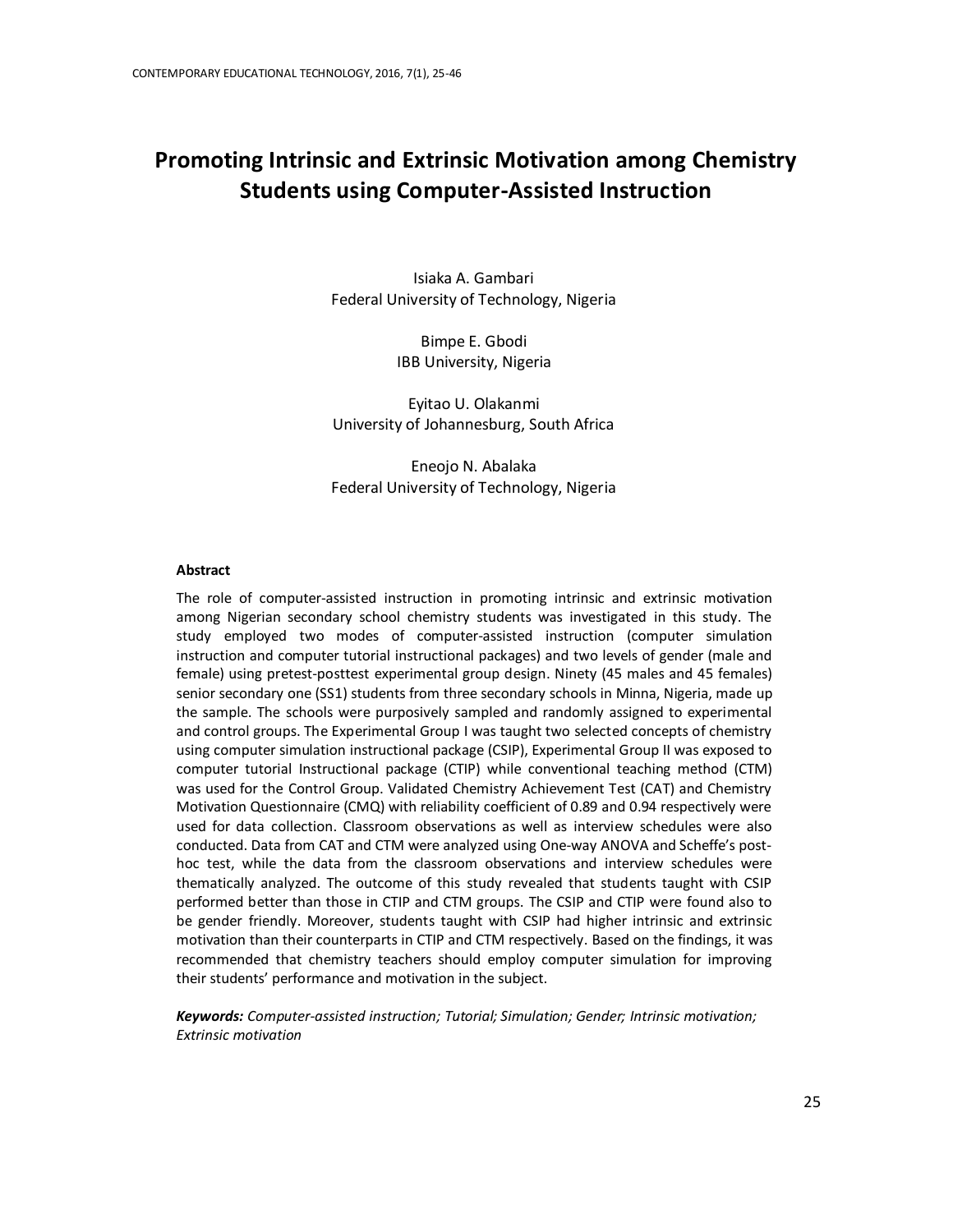# **Introduction**

The secret of technological development of any nation lies in the study of science. Unfortunately, the study of science in Nigeria has been impeded by a lot of bottlenecks right from primary school through secondary to tertiary level of education (James, 2001). The importance of chemistry in science and technology cannot be overemphasized. Chemistry is often called 'the central science', because its interests lie between those of physics and biology. Nigerian government having realized the importance of chemistry in the field of science and technology made it one of the core-courses to be offered by science oriented students (FRN, 2009). In the last decade, reports have shown that secondary school students' performance in chemistry on national examinations in Nigeria has been very poor as revealed in Table 1.

| Year | <b>Biology</b> | Chemistry | <b>Mathematics</b> | <b>Physics</b> |
|------|----------------|-----------|--------------------|----------------|
| 2005 | 35.74          | 50.94     | 38.20              | 41.53          |
| 2006 | 49.23          | 44.90     | 41.12              | 58.02          |
| 2007 | 33.37          | 45.96     | 46.75              | 43.19          |
| 2008 | 33.94          | 44.44     | 57.27              | 48.26          |
| 2009 | 28.58          | 43.69     | 47.04              | 47.83          |
| 2010 | 50.70          | 49.65     | 41.16              | 20.98          |
| 2011 | 37.80          | 48.68     | 31.88              | 62.84          |

Table 1. Percentage Performance of Students in May/June WASSCE, 2005-2011 in Nigeria at Credit Level and Above

Source: WAEC.

From research evidences, educators see the pressing need to reconsider the techniques and methods of instruction. To address these challenges and issues, there is the need for instructional system and support technology to give consideration to meaningful learning in basic science.

According to Olorukooba (2007) and Jegede (2007), students consider chemistry to be a difficult field of study. Students' inability to comprehend and remember what has been learned is mostly caused by the teacher-centered approach that makes learners passive listeners. The persistent use of traditional teaching method where chemistry teachers transmit knowledge to the students who most of the times are inactive in the classroom has not been promoting effective learning. Lack of motivation has been identified as one of the causes of poor performance in science. Glynn, Taasoobshirazi, and Brickman (2009) and Glynn, Taasoobshirazi, and Brickman (2007) concluded that motivation to learn science positively related to college science performance.

Balancing of equation and periodicity constitute parts of chemistry concepts that teachers find difficult to teach their students, and students also find it difficult to understand (WAEC, 2012). Science courses require students to recall many facts and then connect old and new concepts. Students often rely on surface strategies for memorizing facts (Gambari, 2004; Zeegers, 2001) without any focus on content comprehension or connection. This poses a problem for college science teaching, because, if meaningful learning does not occur, students may not truly understand the material and ultimately make necessary connections for solving problems (Cavallo,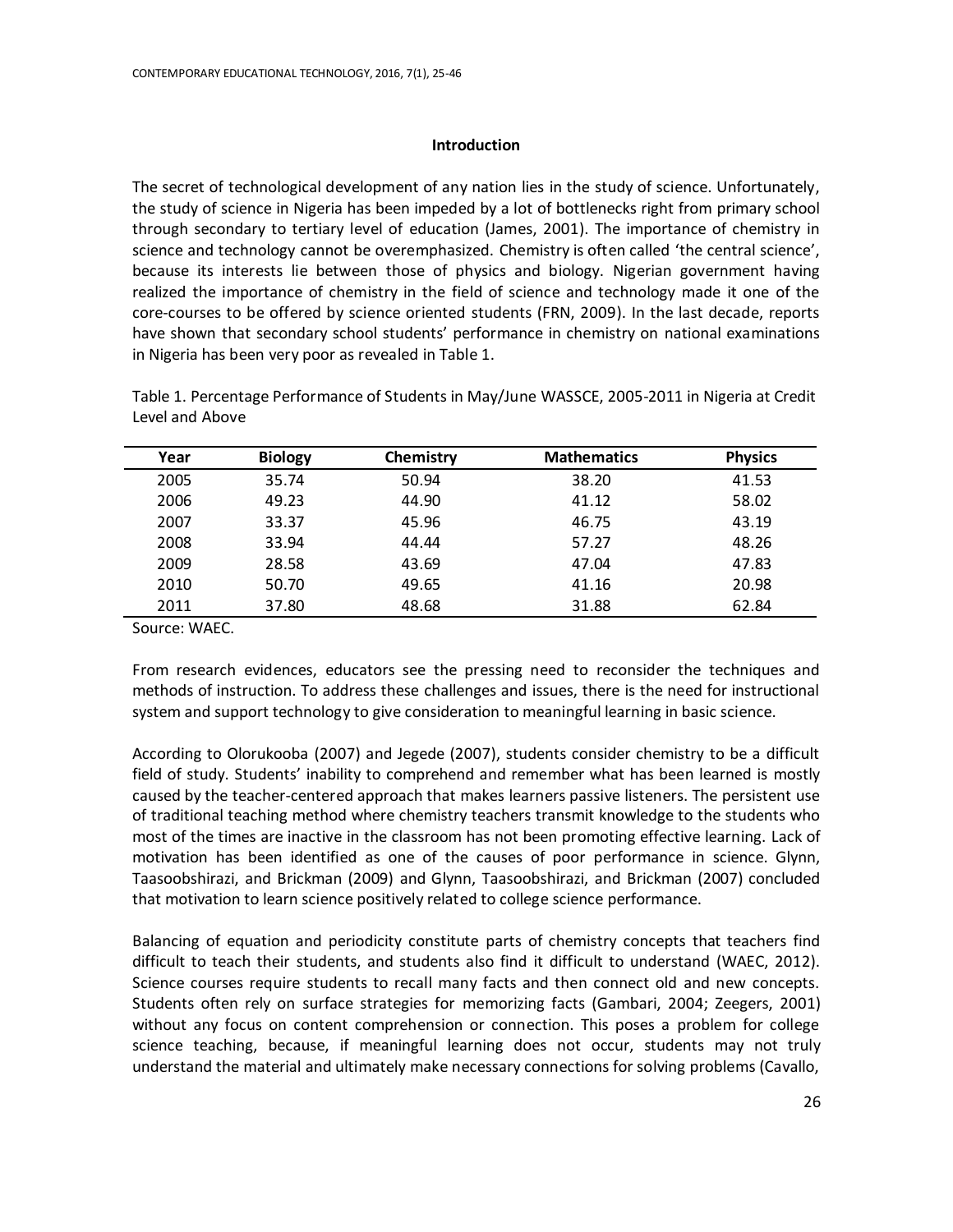Potter, & Rozman, 2004). The absence of meaningful learning may be due to the manner in which material is presented or to the lack of awareness of actual skills needed to reach meaningful learning levels (Gambari, 2010).

Traditional instructional methods have given insufficient opportunities for student to construct their own learning. Eliciting students' individual capabilities, intelligence and creative thinking can only be achieved through student centered instructional methods (Adegoke, 2011). Large enrollment in science courses, make it difficult to address the specific needs of individuals. Anecdotal evidence suggests that many of these students are poorly motivated, do not see the relevance of science to their careers, and find science frustratingly difficult (Arwood, 2004; Cavallo et al., 2004; Emeke & Adegoke, 2001). Poor motivation in science often leads to low achievement (Glynn et al., 2007). In order for students to be motivated to learn in any discipline, they must participate in activities that are personally meaningful and worthwhile (Glynn & Koballa, 2006).

Computer-Assisted Instruction (CAI) software could be used to transform classroom instruction into a series of rich memorable experiences and therefore reduce boredom and forgetfulness (Achuonye, 2011; Yusuf & Afolabi, 2010). It can also solve the problem of lack of instructional material for teaching chemistry, it can be used to change students' perspective that chemical concepts are abstract and difficult to understand. Computer supported learning environments offer several facilities that can be used to improve the teaching and learning of chemical processes. Computer enables repeated trials of an experiment with considerable ease in limited time. It also provides immediate/constant feedback, allows simultaneous observation of graphical representations, and offers a flexible environment that enables students to proceed on their own pace (Gambari, 2004; Kara & Yesilyurt, 2007). Major classifications of CAI lessons include tutorials, drill and practice, simulations, and instructional games (Badmus, 2007). Each basic design provides a unique method for using the computer to teach, reinforce, practice, or apply information.

Using interactive learning environment such as computer simulations and tutorial instruction to teach abstract topics enables students to become active learners. It also provides opportunities for students to construct and understand difficult concepts more easily (Gambari, Yaki, Gana & Ughovwa, 2014). In this context, appropriate simulations and applications based on simulations generally increase learning speed by allowing students to express their real reactions easily (Tuysuz, 2010). According to Burns and Myhill (2004), complex information given to the students is simplified by technology and provides them opportunities to learn by doing. Computer simulations can help reduce the costs associated with the chemicals and equipment necessary for laboratory experiments. They can also save time in situations in which there are few variables being examined. It is considered that, if used adequately, simulations would make it easy to control variables and may even prevent traditional classroom management problems (Gambari, Falode, Fagbemi, & Idris, 2013). Integrating computer simulations into teaching and learning helps students integrate separate facts, concepts, and principles into functional units and assimilate them with other units; they are used in situations in which several knowledge elements have been learned independently and must be applied collectively (Efe & Efe, 2011).

Previous research has demonstrated the effectiveness of computer simulations on student learning. Studies suggest that well-designed computer simulations have positive effects on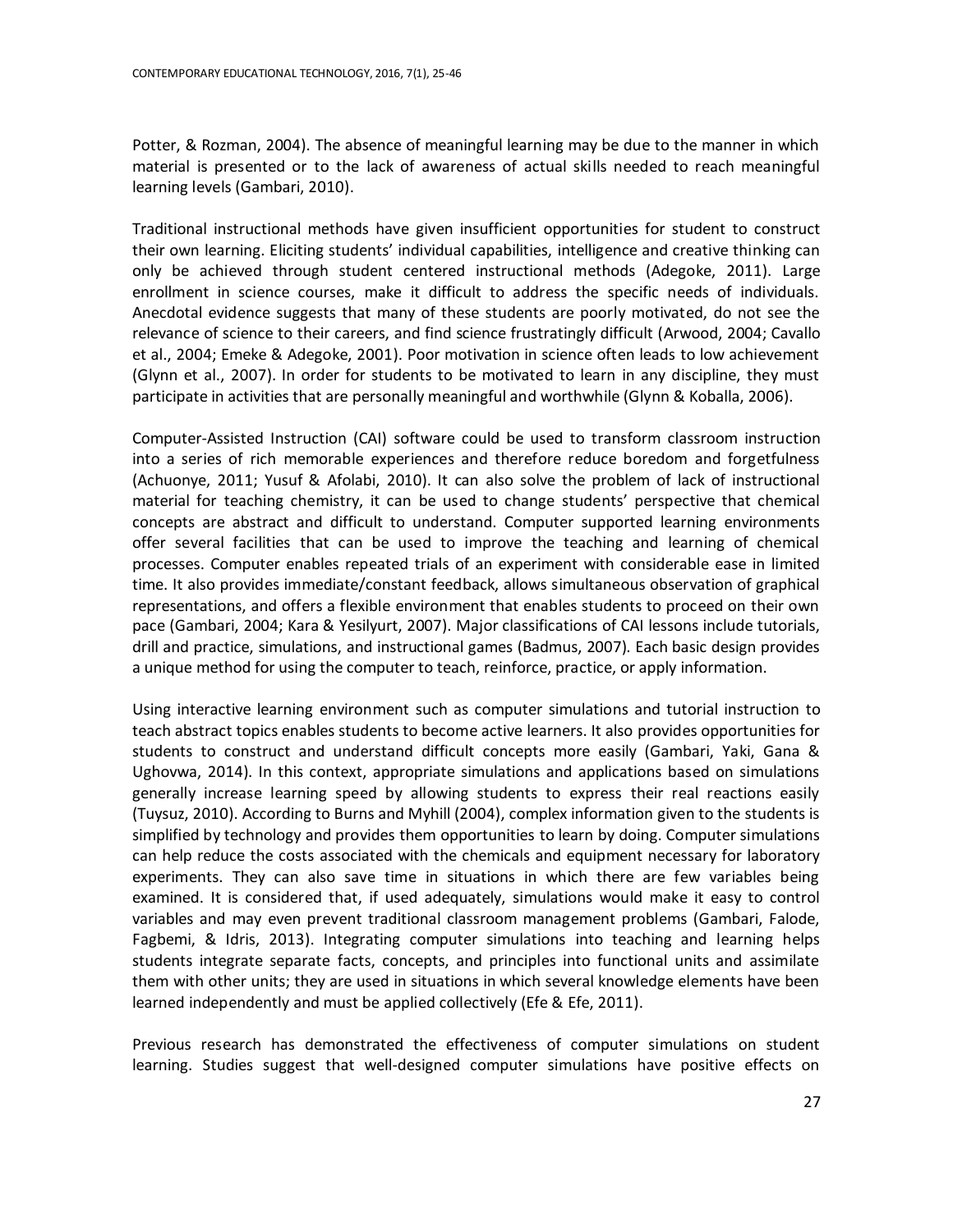learning, creativity, decision-making, communication, thinking power and initiatives (Akpan & Andre, 2000; Saminathan, 2012; Winberg & Headman, 2007). A good number of these studies focused on the acquisition of specific content knowledge. For example, Akpan and Andre (2000) found that students who used a computer simulated frog dissection learned significantly more on anatomy course than those who performed actual dissections. Trey and Khan's (2008) investigation indicated that dynamic computer-based analogies may enhance college students' learning of unobservable phenomena in chemistry. Winberg and Headman (2007) developed a computer simulated pre-lab, which aimed to prepare students cognitively to real laboratory activity about acid-base titration. As a result of their study, they concluded that the experimental group showed a positive attitude towards learning. Saminathan (2012) found computer-based instruction to be an effective method than the traditional method of teaching chemistry.

Other investigations reported less impressive results in utilizing computer simulations in science instruction. Some of them have found no advantage to using simulations over traditional methods. For example, Winn, Walker, Greene, and Mansell (2006) compared college undergraduate's achievement of oceanography concepts through field and simulated experiences. Results indicated that there was no difference in overall learning between the fieldwork and simulation groups. However, other investigations have shown the use of computer simulations to be less effective than traditional instruction and hands-on laboratory approaches (Michael, 2001; Rieber, 1990).

In computer tutorial, information is taught, verified, and reinforced through interaction with the computer. Tutorials are often categorized as linear and branching tutorials (Egunjobi, 2004). A simple, linear tutorial gives the same instructional sequence of explanation, practice, and feedback to all learners regardless of differences in their performance. A more sophisticated, branching tutorial directs learners along alternate paths depending on how they respond to questions and whether or not they show mastery of certain parts of the material. Even branching tutorials can range in complexity by the amount of branching they allow and how fully they diagnose the kinds of instruction that a student needs (Doering & Veletsianos, 2009). Students are typically questioned during the tutorial to verify comprehension. Tutorials should teach well-defined objectives thoroughly enough to eliminate the need for repetition through another teaching system (Kara & Yesilyurt, 2007).

Literature evidence in Yaakub and Finch (2001), Egunjobi (2004), and Badmus (2007) revealed the effectiveness of computer tutorial mode over the traditional method in classroom setting across different disciplines at secondary schools level both in Nigeria and outside Nigeria. For instance, Kara and Yesilyurt (2007) assessed the effects of tutorial and edutainment software programs on students' achievements, misconceptions and attitude towards biology. After the treatment, tutorial and edutainment improved students' performance and changed students' attitudes towards biology. Similarly, Egunjobi (2004) reported that students taught some concepts in geography using computer tutorial mode performed better than those in computer game and computer drill and practice instructional groups respectively. Akram, Athar, and Ali (2011), reported the effectiveness of computer tutorial on the chemistry students' achievement over traditional method at higher level. However, other studies such as Ramanchandram and Scottler (2003) found no significant difference between the traditional method and tutorial mode on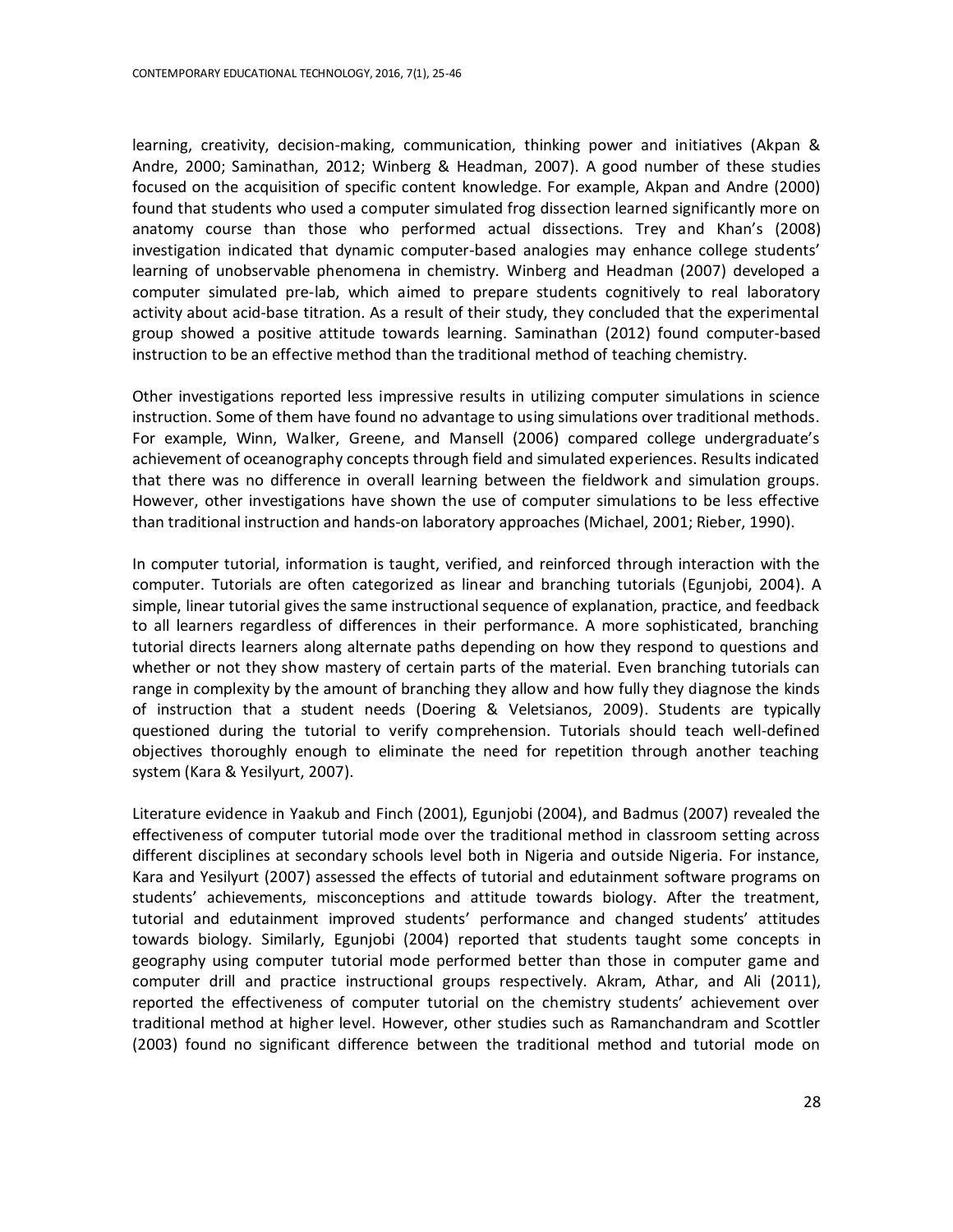achievement. Most of these studies were based on the regularly used tutorial mode which incorporated text-only strategy and did not utilize pictures and audio.

Gender has been identified as one of the factors influencing students' performance at Senior Secondary School level in Nigeria (Anagbogu & Ezeliora, 2007). Different results and views of researchers as in studies of various subjects such as science, arts, and vocational education in developing countries show that female and male students perform differently as a result of cultural and traditional reasons (Wasagu & Muhammad 2007). Although some researchers (Adesoji & Babatunde, 2005; Fagbemi, Gambari, Gbodi, & Oyedum, 2011; Gambari, 2004) found that male and female students performed equally well in chemistry, biology, physics, and social studies) using computer-based instructional packages. Therefore, it is not clear how gender will influence learning when the different strategies of the simulation and tutorial modes are used in teaching chemistry; hence, the inclusion of gender in this study became necessary.

Motivation is one of the states that drives and sustains learning behaviors. There are many motivational constructs that could relate to academic success in college science. However, researchers have identified intrinsic and extrinsic motivation, goal orientation, task value, selfdetermination, self-efficacy, and assessment anxiety as important constructs for science learning (Glynn & Koballa, 2006; Glynn et al., 2009). However, the present study focused on intrinsic and extrinsic motivation as predicator of success in chemistry.

Intrinsic motivation refers to internal desires to perform a particular task which is rewarded by completing the task itself, whereas extrinsic motivation refers to performance of a task in order to receive an external reward (Ryan & Deci, 2000). In academic situations, intrinsic motivation leads to deeper processing, greater mastery, and better implementation of learning strategies (Covington, 2000). Intrinsically motivated students are also more likely to persist with challenging tasks and other positive classroom behaviors as well as perform better academically than extrinsically motivated students who might have to been bribed before they perform the given tasks (Ryan & Deci, 2000; Walker, Greene, & Mansell, 2006).

Extrinsic motivation generally drives behaviors when students complete tasks for an external outcome. Extrinsically motivated students who fall closer to active personal commitment on the continuum may be driven to act primarily because of the reward. However, these rewards may also have some intrinsic elements, for instance, receiving an 'A' makes the student feel good (Walker et al., 2006).

Motivation to learn science at the Junior Secondary School level (Middle School) is one of the most important predictors of science course success (Britner & Pajares, 2006). Moos (2010) reported that participants who had high extrinsic and high intrinsic motivation used significantly more planning and monitoring processes when compared to participants who had lower motivation scores for either the extrinsic or intrinsic category. Additionally, participants who had high extrinsic and high intrinsic motivation significantly outperformed those who had low extrinsic and low intrinsic motivation.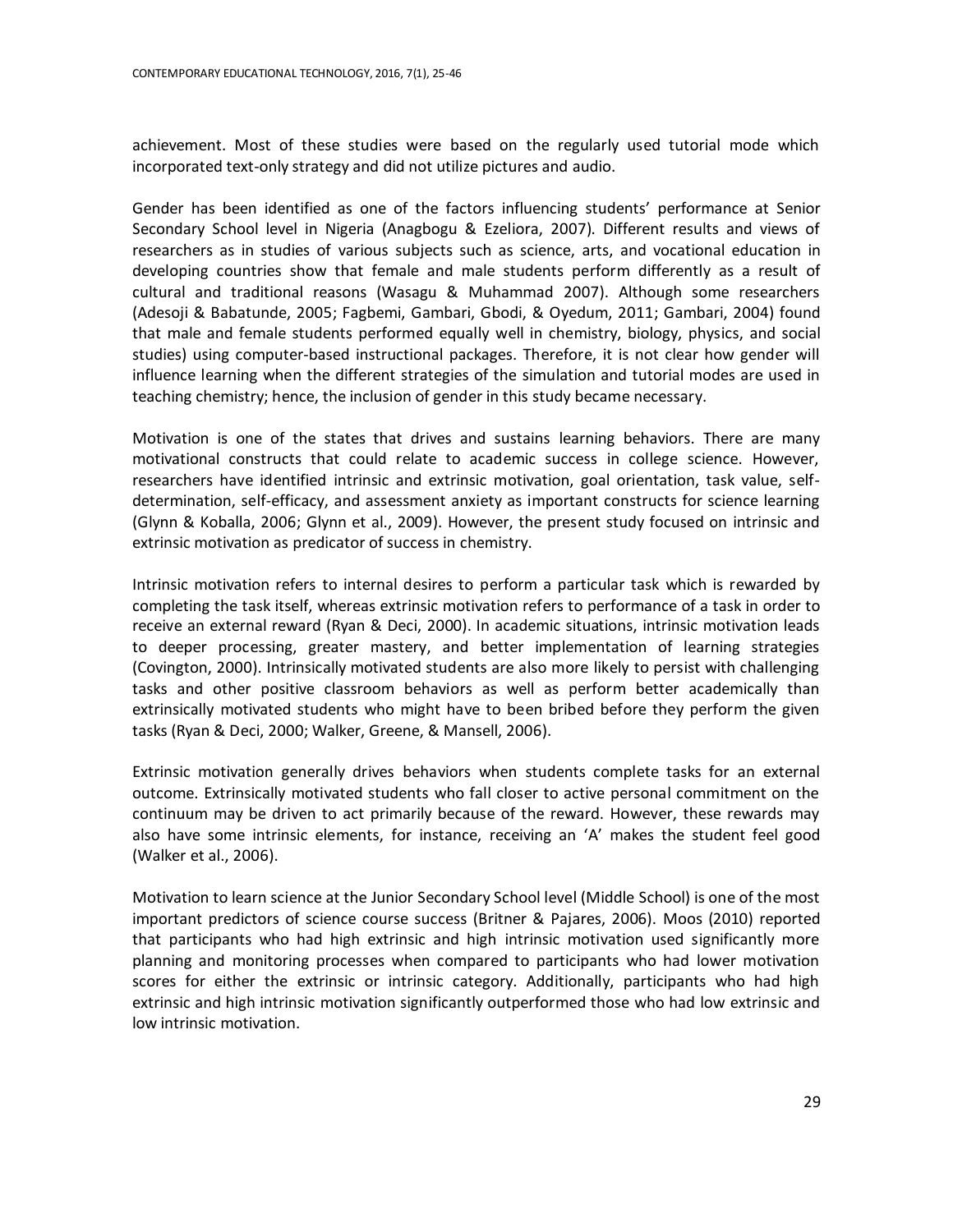Considering the general academic success, Kaufman, Agars, and Lopez-Wagner (2008) investigated whether intrinsic and extrinsic motivation separately predicted students' performance. A significant positive relationship between intrinsic motivation and student performance was found, and there was a negative relationship between extrinsic motivation and student performance (Kaufman et al., 2008). Watson, McSorely, Foxcraft, and Watson (2004) studied the effects of both intrinsic and extrinsic motivation on a specific college final course grade. They found that higher levels of both motivation orientation variables positively correlated with higher course grades (Watson et al., 2004). Garcia (1993) found both intrinsic and extrinsic motivation positively predicted final course grades in organic chemistry. In contrast, Yu (1999) found that intrinsic motivation negatively predicted course performance in college chemistry. Glynn, Taasoobshirazi, and Brickman (2007) investigated the relationship between overall motivation to learn science and science performance. They reported that students found science courses relevant to their careers; both their motivation and science performance levels were higher. In another study, Glynn, Taasoobshirazi, and Brickman (2009) found that when college students reported lower motivation in science courses their performance was lower as well. However, students can be simultaneously intrinsically and extrinsically motivated (Kaufmann et al., 2008; Lin, McKeachie, & Kim, 2002; Watson et al., 2004).

In spite of the unprecedented impact of Computer-Assisted Instruction (CAI) on science education in advanced countries, it has not made much headway in Nigeria. Little is known about the use of computer-assisted instructional package in the Nigerian educational system particularly the use of simulation and tutorial modes. In addition, very few empirical studies exist in Nigeria regarding the use of CAI as a motivator to chemistry learning. Therefore, much remain to be empirically studied on the effect of CAI in chemistry education in Nigeria.

# **Research Questions**

The study is guided by the following research questions:

- 1. What are the differences in the achievement of students taught chemistry using computer simulation instructional package, computer tutorial instructional package and conventional teaching method?
- 2. Is there any difference in the mean achievement scores of male and female students exposed to Computer Simulation Instructional Package?
- 3. Is there any difference in the mean achievement scores of male and female students exposed to Computer Tutorial Instructional Package?
- 4. What are the differences in the intrinsic motivation of students taught chemistry using Computer Simulation Instructional Package, Computer Tutorial Instructional Package and Conventional Teaching Method?
- 5. What are the differences in the extrinsic motivation of students taught chemistry using Computer Simulation Instructional Package, Computer Tutorial Instructional Package and Conventional Teaching Method?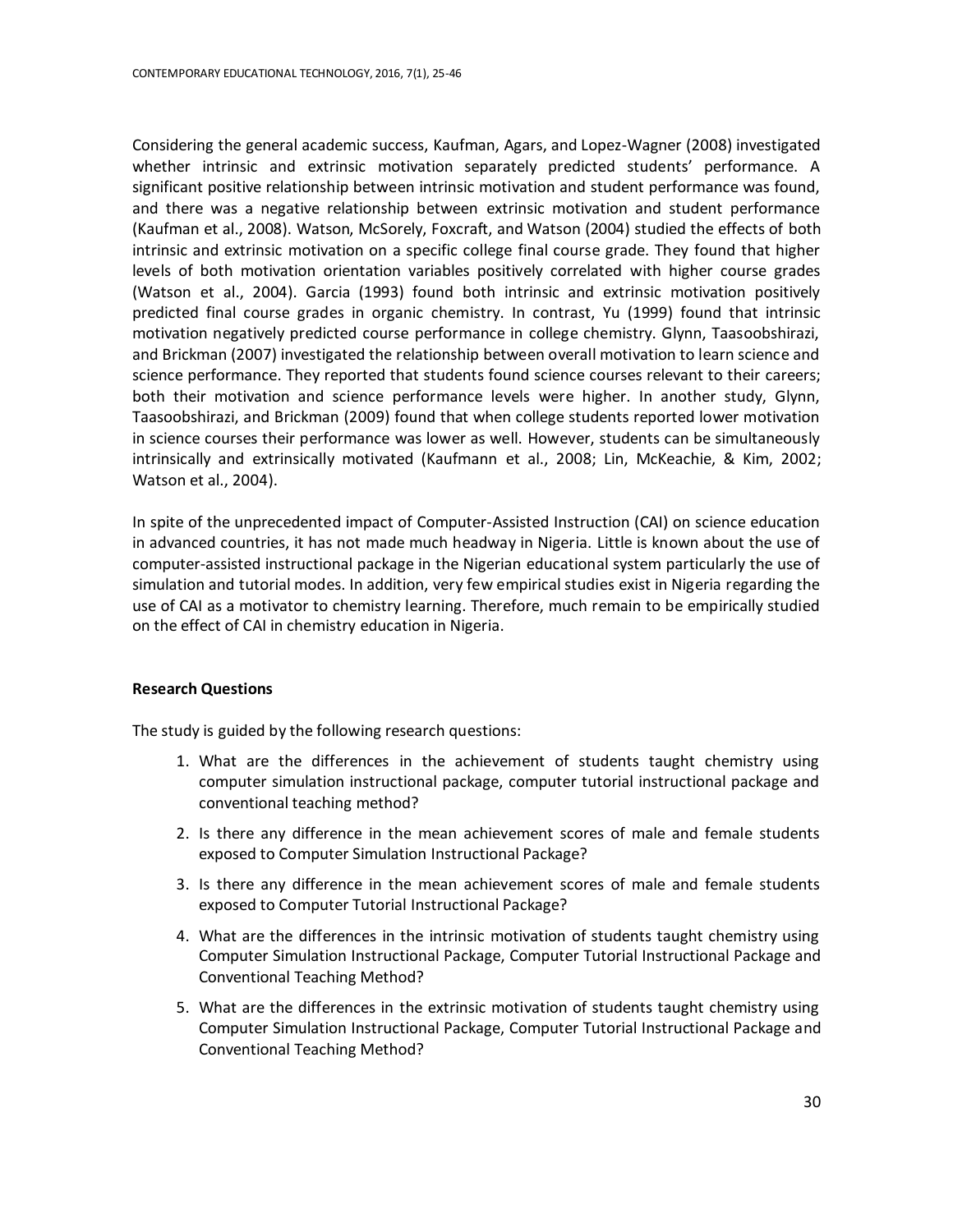## **Research Hypotheses**

The following null hypotheses were formulated and tested at the 0.05 level of significance:

- 1. There are no significant differences in the performance of students taught chemistry using computer simulation instructional package, computer tutorial instructional package and conventional teaching method.
- 2. There is no significant difference in the mean achievement scores of male and female students exposed to computer simulation instructional package.
- 3. There is no significant difference in the mean achievement scores of male and female students exposed to computer tutorial instructional package.
- 4. There are no significant differences in the intrinsic motivation of students taught chemistry using computer simulation instructional package, computer tutorial instructional package and conventional teaching method.
- 5. There are no significant differences in the extrinsic motivation of students taught chemistry using computer simulation instructional package, computer tutorial instructional package and conventional teaching method.

# **Methodology**

# **Study Design**

This study adopted the pretest-posttest experimental group design, one of the quantitative research methods. Three levels of independent variables (two experimental groups and a control) and two levels of gender (male and female). The Experimental Group I was taught two selected concepts of chemistry using computer simulation instructional package (CSIP), Experimental Group II was taught the same concept using computer tutorial instructional package (CTIP) whereas the Control Group received the conventional teaching method (CTM). Comparisons of the academic performance and motivation of the learners in chemistry were drawn by comparing the responses of the learners in the three groups.

#### **Population and Sample**

Multi-stage sampling techniques were adopted for the purpose of this study. First, a purposeful sampling procedure was adopted to obtain three secondary schools in Minna metropolis of Niger State, Nigeria. These schools were sampled based on facilities (laboratories and manpower), school type (public schools), and gender composition (co-educational schools). The three schools were randomly assigned to Experimental Group I (CSIP group), Experimental Group II (CTIP group) and Control Group (CTM group) respectively. Stratified sampling technique was used to select the 90 SSI students. Each group had 30 students (15 male and 15 female). Finally, purposeful sampling was also used to select 5 students from each of the groups for the interview scheduled.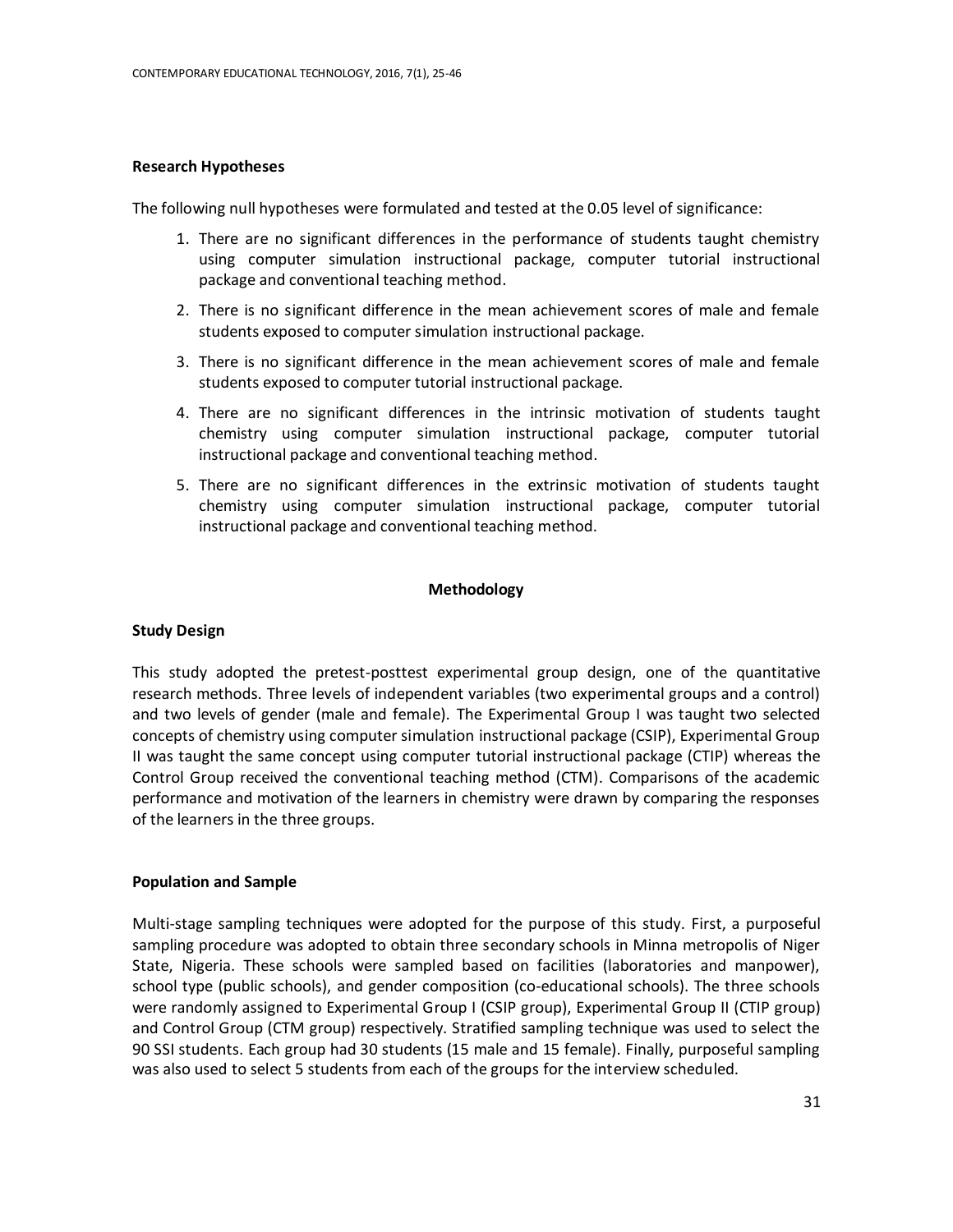## **Research Instruments**

Data were collected by employing Chemistry Achievement Test (CAT), Chemistry Motivational Questionnaire (CMQ) and an interview guide as well as classroom observations. Both CAT and CMQ were administered by the first researcher as a pre-test and subsequently as a post-test. Questions in the post-test were the same like those used in the pre-tests; however, questions in the post-tests were numbered differently to avoid recognition. The pre-tests assessed the two experimental groups' and the control groups' prior knowledge of the chosen chemical concepts while the CMQ assessed their motivation toward chemistry learning. The post-tests assessed the learners' understanding and motivation of concepts after the instruction. An interview guide of open-ended questions was also used to collect detailed information from five selected learners in each group regarding the subject to determine their motivation towards chemistry. The classroom observations were also carried out in order to determine what the students were actually doing during the lessons.

## **Chemistry Achievement Test (CAT)**

The Chemistry Achievement Test (CAT) consists of 50 multiple choice objective items with five options (A-E) adopted from past examinations of West African Examination Council (WAEC, May/June 2008 - 2012) and National Examination Council (NECO, June/July, 2008-2012). The content validity of CAT was established by matching the test items with the subject matter outlined in the Nigerian chemistry O-level teaching syllabus. The appropriateness of the options provided for each item was checked by four independent reviewers (subject teachers, test and measurement experts, University lecturers and secondary school teachers) and suggestions were incorporated in the final version which consisted of 50 questions. To establish reliability of CAT, the achievement test was piloted to 50 learners in another school within the same local government and a Cronbach Alpha 0.89 was obtained and this was considered to be acceptable.

#### **Chemistry Motivational Questionnaire (CMQ)**

Chemistry Motivational Questionnaire (CMQ) was adopted from Science Motivation Questionnaire by Glynn and Koballa (2006). Science Motivational Questionnaire (SMQ) has six motivational components, each component has five-item five point scale and their associated items included intrinsically motivated science learning, extrinsically motivated science learning, personal relevance of learning science, self-determination (responsibility) for learning science, self-efficacy (confidence) in learning science, and anxiety about science assessment. In this study, two components were chosen for measuring the intrinsic and extrinsic motivation of students toward chemistry. CMQ has ten-items which contain 5-items for intrinsically motivated chemistry learning (items 1, 2, 3, 4, and 5), and 5-items for extrinsically motivated chemistry learning (items 6, 7, 8, 9, and 10). It consists of five point Likert type items (Never, coded as 1; Rarely, coded as 2; Sometimes, coded as 3; Usually, coded as 4, & Always, coded as 5).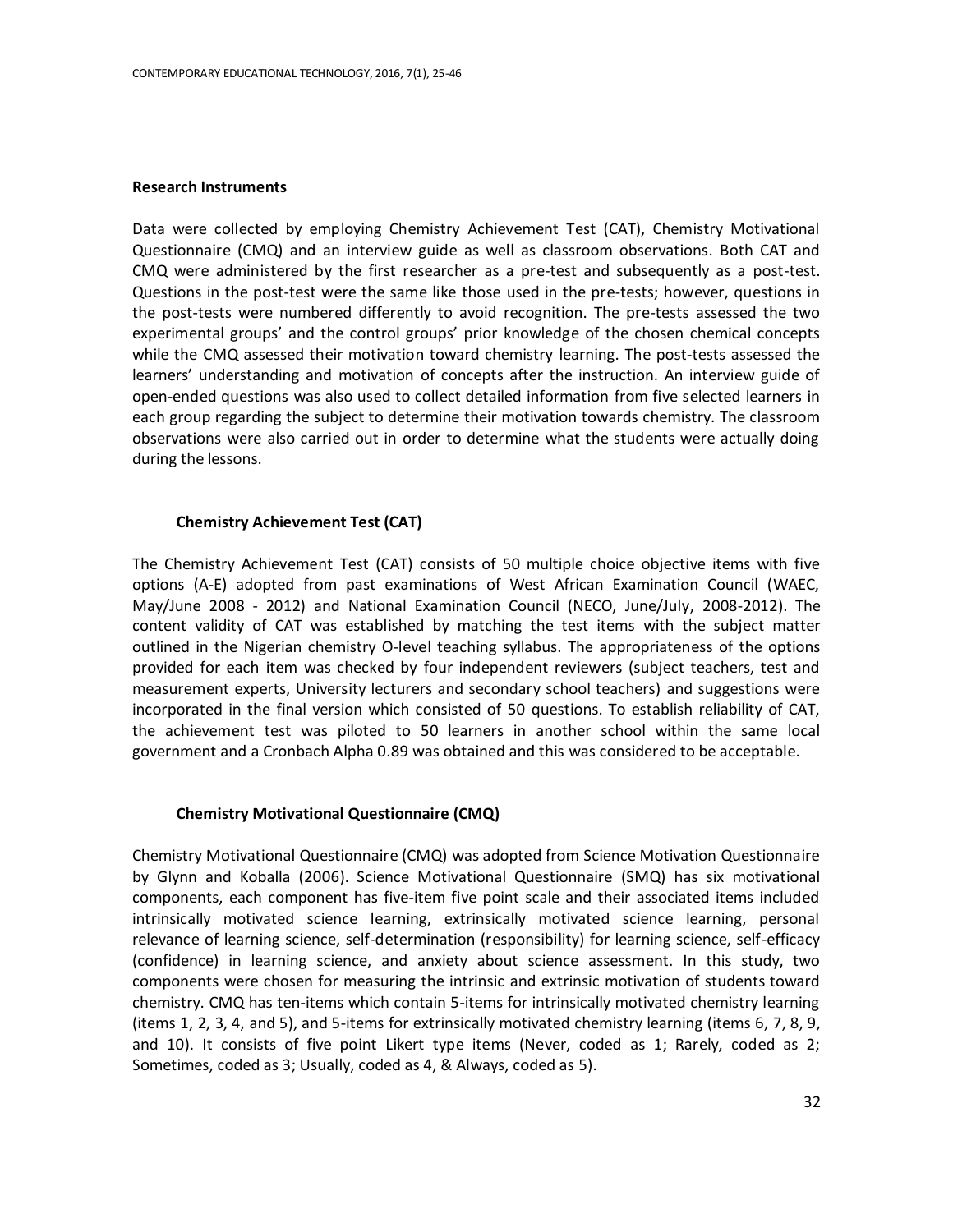Examples of items in intrinsically motivated chemistry learning component include; "I enjoy learning the chemistry"; "The chemistry I learn is more important to me than the grade I receive". Examples of items in extrinsically motivated chemistry learning components include; "I like to do better than the other students on the chemistry tests"; "I think about how my chemistry grade will affect my overall grade point average". Glynn, Taasoobshirazi, and Brickman (2007) had earlier pilot studied the 30-item Science Motivation Questionnaire with science and non-science majors students and 0.93 reliability coefficient was obtained using Cronbach Alpha reliability coefficient. These items were found to be reliable and valid. SMQ items which had been previously used for college students, they are therefore considered to be suitable for Senior Secondary One science students in Nigeria.

# **Interview Schedule**

In order to get deeper understanding of the students' intrinsic and extrinsic motivation, five students were interviewed from each group. The students were asked questions such as "Based on the two topics you have learned so far (1) did you enjoy learning the chemistry? (2) do you think you have accomplished a lot by learning chemistry this way? (3) do you think that using computer simulations could help you to understand chemistry better? (4) do you think you will do better than the other students on the tests?"

# **Learning Environment**

The learning environment for this study comprised of Computer Simulation Package (CSP) and Computer Tutorial Package (CTP). The packages which were validated by team of experts consist of concepts of periodicity and chemical equations.

In Computer Simulation Package, computer presented information and displayed animation to the learner in each of the units. Information was presented in form of a frame, mastery of a frame led to the presentation of the next frame. In other words, students could only proceed to the next frame if they satisfactorily answered the questions in that frame. This approach used drill and practice and it allowed students to move at his/her own pace, get immediate feedback, and feel the movement of the objects among others.

In the Computer Tutorial Package, computer displayed information to the learner on each of the units with static pictures after which the students jot down the key concepts in their notebook. At the end of each unit, students assessed themselves with objective questions. Computer displayed the number of questions scored correctly and those wrongly answered. The correct answers were displayed against the wrong answers for students to compared and take corrections. Students moved to the next lesson if they satisfactorily answered the questions and obtained a score of 70%. However, when a student failed more than three questions (30%), the computer package gave a remedial lesson on that particular concept or questions then he/she moved to the next unit.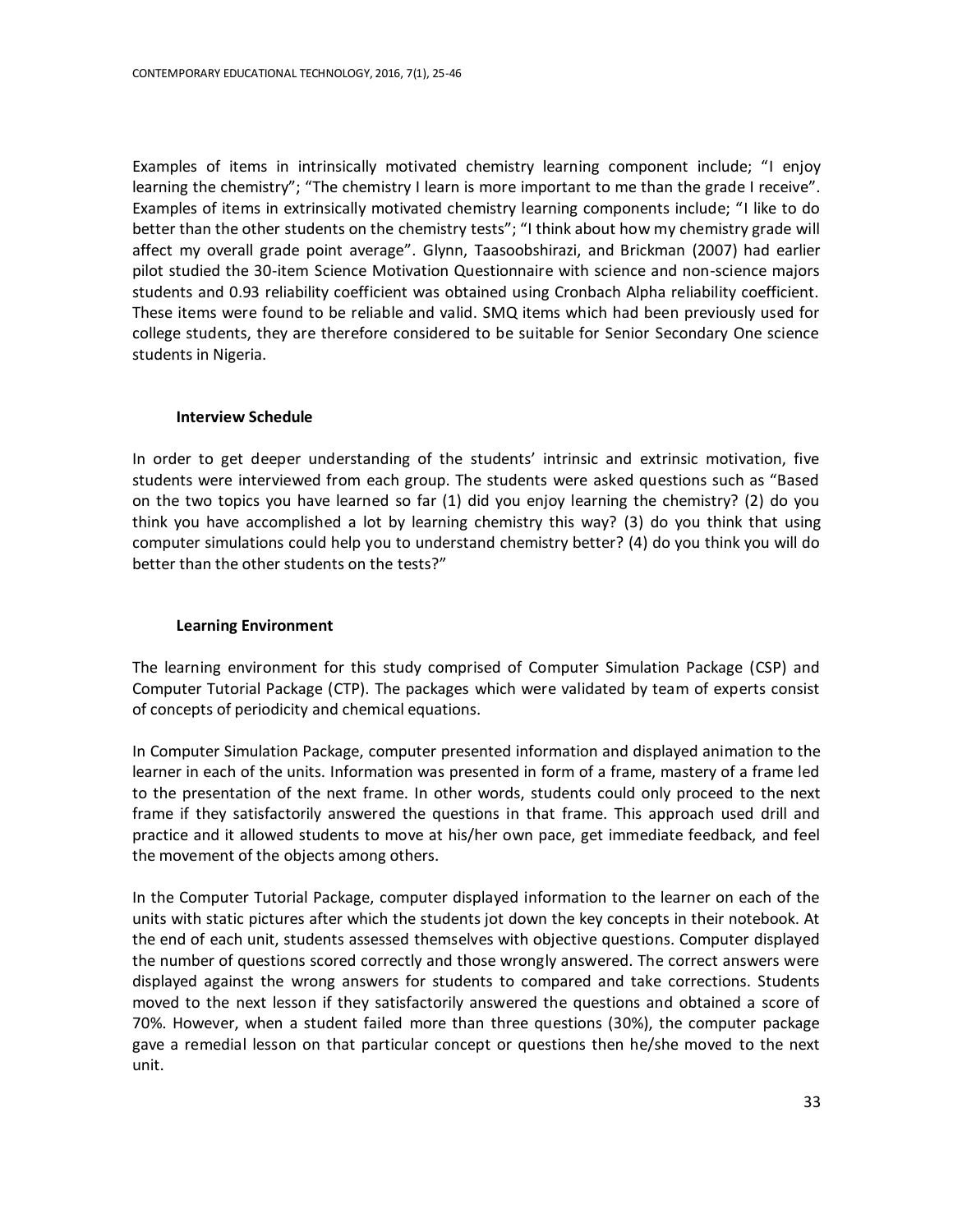## **Research Procedure**

After obtaining permission from the three schools' administrators to conduct the study, the researcher installed both CSP packages on the desktop computer system of treatment groups. The objectives and the modalities of the experiments were specified and operational guide was produced before the commencement of the treatment. After this, the researcher administered both CAT and CMQ pre-tests to the sampled students. This helped to ascertain the equivalence of the students before the treatment. Treatment was followed immediately; the two experimental groups were taught periodicity and chemical equations using Computer Simulation Package (CSP) and Computer Tutorial Package (CTP) respectively over a period of four weeks.

By incorporating computer simulation packages into the teaching of periodicity and chemical equations, the researchers assume that simulations would impact on the learners' learning by developing the learners' ability to break down the complex and abstract structure of the periodic table and balancing of the chemical equations. It will also enable the learners to resolve any misconceptions they might have about the concepts and improve their conceptual understanding. On the hand, the control group was taught using traditional method where the teachers will just teach the learners and give them note to read on their own but no computer simulations were used for them. Thereafter CAT and CMQ were administered as post-tests to measure the achievement and motivation of the sampled students in each of the school.

#### **Data Analysis**

Both quantitative and qualitative data were collected for the purpose of this research. The quantitative data collected were analyzed using Statistical Package for Social Scientists (SPSS) version 18. The data were analyzed based on the stated hypotheses using both descriptive statistics (mean and standard deviation) and inferential statistics (t-test, one-way Analysis of Variance, and Scheffe's test) were used to analyze the data. The significance of the various statistical analyses was ascertained at 0.05 alpha levels.

Data obtained from the guided interviews and classroom observations were analyzed thematically using Braun and Clarke (2006) approach where texts were read and re-read to de-contextualize information from primary data. Information was grouped into similar, dissimilar components and later re-examined against the purpose of study in order to generate themes.

#### **Results**

**Hypothesis One:** There are no significant differences in the performance of students taught chemistry using computer simulation instructional package, computer tutorial instructional package and conventional teaching method.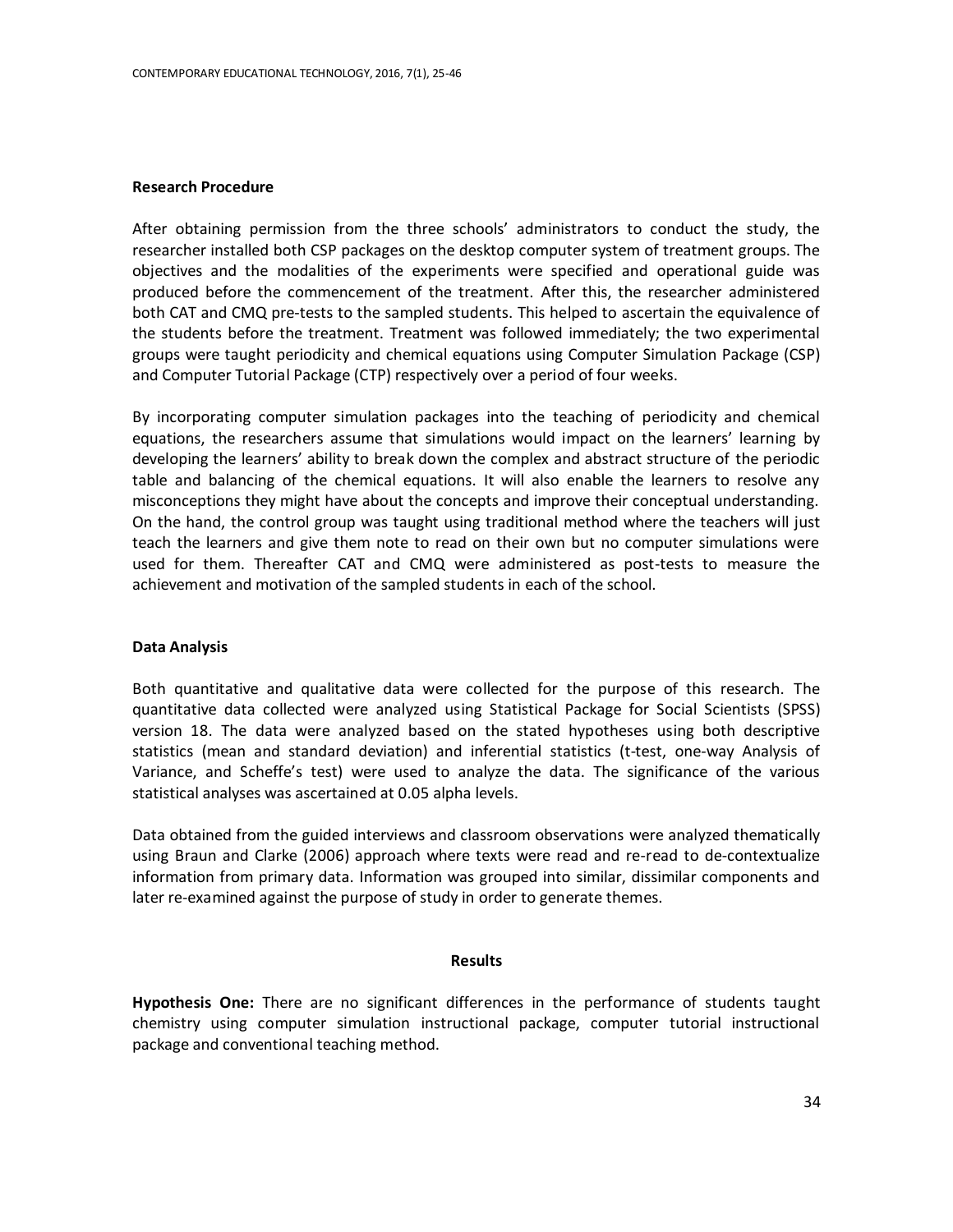To determine whether there was a significant difference in the post-test mean scores of computer simulation instructional package (SSIP), computer tutorial instructional package (CTIP), and traditional teaching method (TTM), data were analyzed using the analysis of covariance (ANCOVA). Table 2 shows the result of the analysis.

| Source of Variation    | Type III Sum of | df | Mean     | F        | р     |
|------------------------|-----------------|----|----------|----------|-------|
|                        | Square          |    | Square   |          |       |
| <b>Corrected Model</b> | 6185.129        | 3  | 2061.710 | 891.317  | 0.000 |
| Intercept              | 9941.210        | 1  | 9941.210 | 4297.778 | 0.000 |
| Covariate              | 2.306           | 1  | 2.306    | 0.997    | 0.321 |
| (Pre-test)             |                 |    |          |          |       |
| Main Effect            | 6122.436        | 2  | 3061.218 | 1323.424 | 0.000 |
| (Treatment)            |                 |    |          |          |       |
| Error                  | 198.927         | 86 | 2.313    |          |       |
| Total                  | 502931.000      | 90 |          |          |       |
| <b>Corrected Total</b> | 6384.056        | 89 |          |          |       |
|                        |                 |    |          |          |       |

Table 2**.** ANCOVA Post-test on CSIP, CTIP and TTM Groups

Table 2 reveals that an  $F(2,86) = 1323.424$ ,  $p = 0.000$  for the main effect (treatment) was significant, this indicates that the method of instruction produced a significant effect on the posttest achievement scores of students when covariate effect (pre-test) was controlled. The results indicate that the treatment, using CSIP, CTIP and TTM accounted for the difference in the post-test achievement scores of the students. Based on the established significant difference in the posttest achievement scores of the groups, Scheffe's test was used for post-hoc analysis. The results of this post-hoc analysis are as shown in Table 3.

Table 3. Scheffe's Post-hoc Analyses of the Groups Mean Scores

| Groups          | Mean   | Group I  | Group II (CTIP) | Group III (TTM) |
|-----------------|--------|----------|-----------------|-----------------|
|                 | Scores | (CSIP)   |                 |                 |
| Group I (CSIP)  | 83.07  |          | $*0.000$        | $*0.000$        |
| Group II (CTIP) | 76.60  | $*0.000$ |                 | $*0.000$        |
| Group III (TTM) | 63.17  | $*0.000$ | $*0.000$        |                 |

\* The mean difference is significant at the 0.05 level.

The result in Table 3 indicates that there was no significant difference in the mean scores of students exposed to CIP (X = 83.07) and those exposed to CTIP (X = 76.60). It also indicates significant difference in the mean scores of students exposed to CTIP ( $X = 76.60$ ) and those exposed to TTM ( $X = 63.17$ ). Significant difference was also established in the mean scores of students exposed to CSIP ( $X = 83.07$ ) and those exposed to TTM ( $X = 63.17$ ). Therefore, significant difference was established among the three groups in favor of CSIP.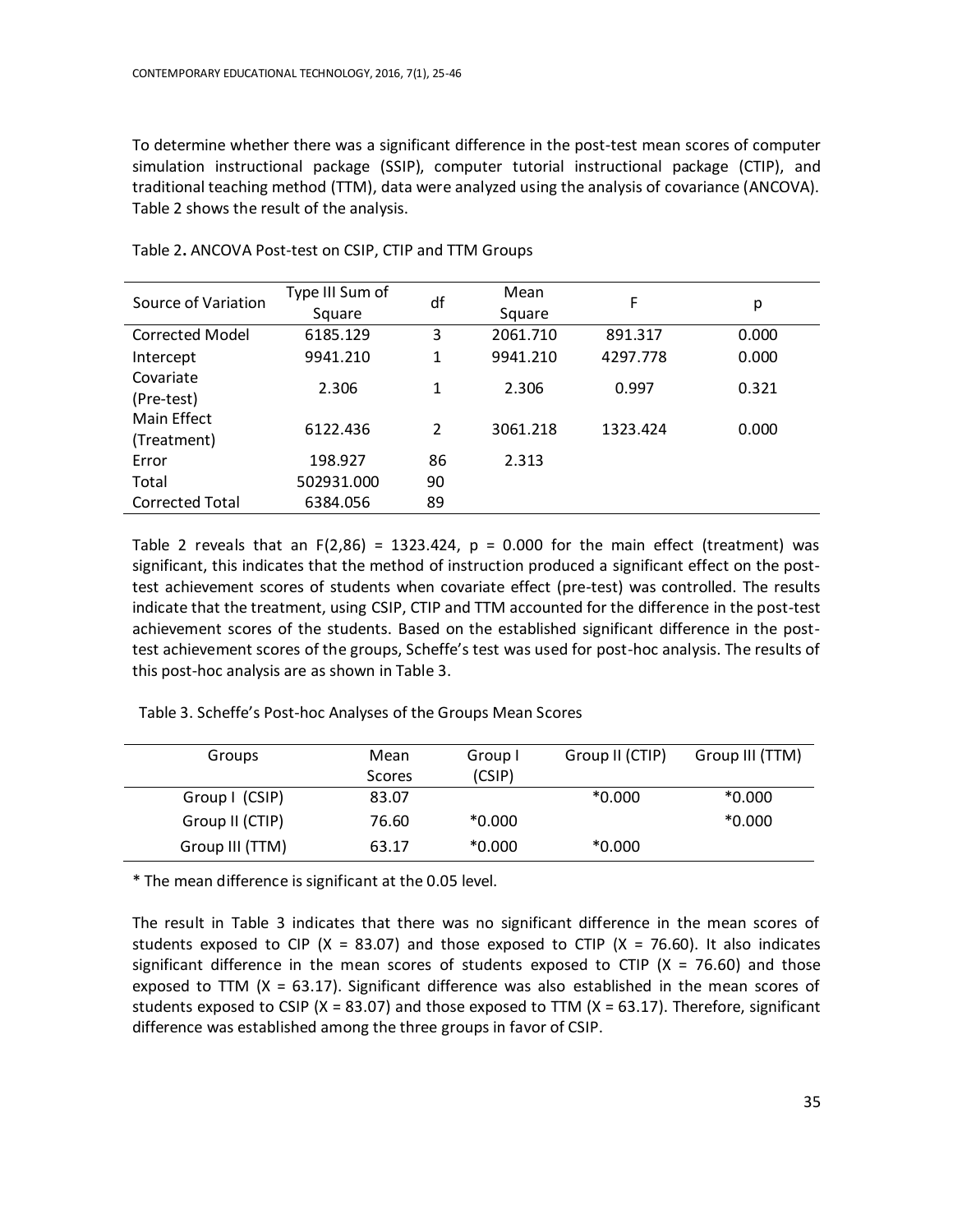**Hypothesis Two:** There is no significant difference in the mean achievement scores of male and female students exposed to computer simulation instructional package.

To determine whether there was significant difference between male and female using computer simulation instructional package CSIP group, data were analyzed using the analysis of covariance (ANCOVA). Tables 4 show the result of the analysis.

| Source of Variation        | Type III Sum of<br>Square | df | Mean<br>Square | F.      | p     |
|----------------------------|---------------------------|----|----------------|---------|-------|
| Corrected Model            | 13.792                    | 2  | 6.896          | 1.454   | 0.251 |
| Intercept                  | 3384.030                  | 1  | 3384.030       | 713.406 | 0.000 |
| Covariate<br>(Pre-test)    | 2.992                     | 1  | 2.992          | 0.631   | 0.434 |
| Main Effect<br>(Treatment) | 13.784                    | 1  | 13.784         | 2.906   | 0.100 |
| Error                      | 128.075                   | 27 | 4.744          |         |       |
| Total                      | 207144.00                 | 30 |                |         |       |
| <b>Corrected Total</b>     | 141.867                   | 29 |                |         |       |

Table 4. ANCOVA Result of Male and Female Students in Computer Simulation Instructional Package (CSIP) Group

The analysis in Table 4 shows that the main effect of treatment group 1 (computer-assisted CSIP) on gender produced an F (1, 27) = 2.906,  $p = 0.100$ . This result was not significant at the 0.05 alpha level. This indicates that there was no significant difference in the performance of male and female students taught physics using computer simulation instruction package (CSIP). Hypothesis two was therefore not rejected. This implies that male students' achievement did not differ significantly from that of their female counterparts when both were taught using computer simulation instructional package.

**Hypothesis Three:** There is no significant difference in the mean achievement scores of male and female students exposed to computer tutorial instructional package.

To determine whether there was significant difference between male and female using computer tutorial instructional package (CTIP), data were analyzed using the analysis of covariance (ANCOVA). Tables 5 show the result of the analysis.

Table 5 indicates that the main effect of treatment (group  $2$  – computer tutorial instructional package on gender produced an F (1, 27) = 0.105,  $p = 0.797$  which was not significant at 0.05 alpha level. This shows that there was no significant difference between the mean achievement scores of male and female students. Male students' scores did not differ significantly from their female counterparts when both were taught using computer tutorial instructional package. Therefore, hypothesis two was not rejected.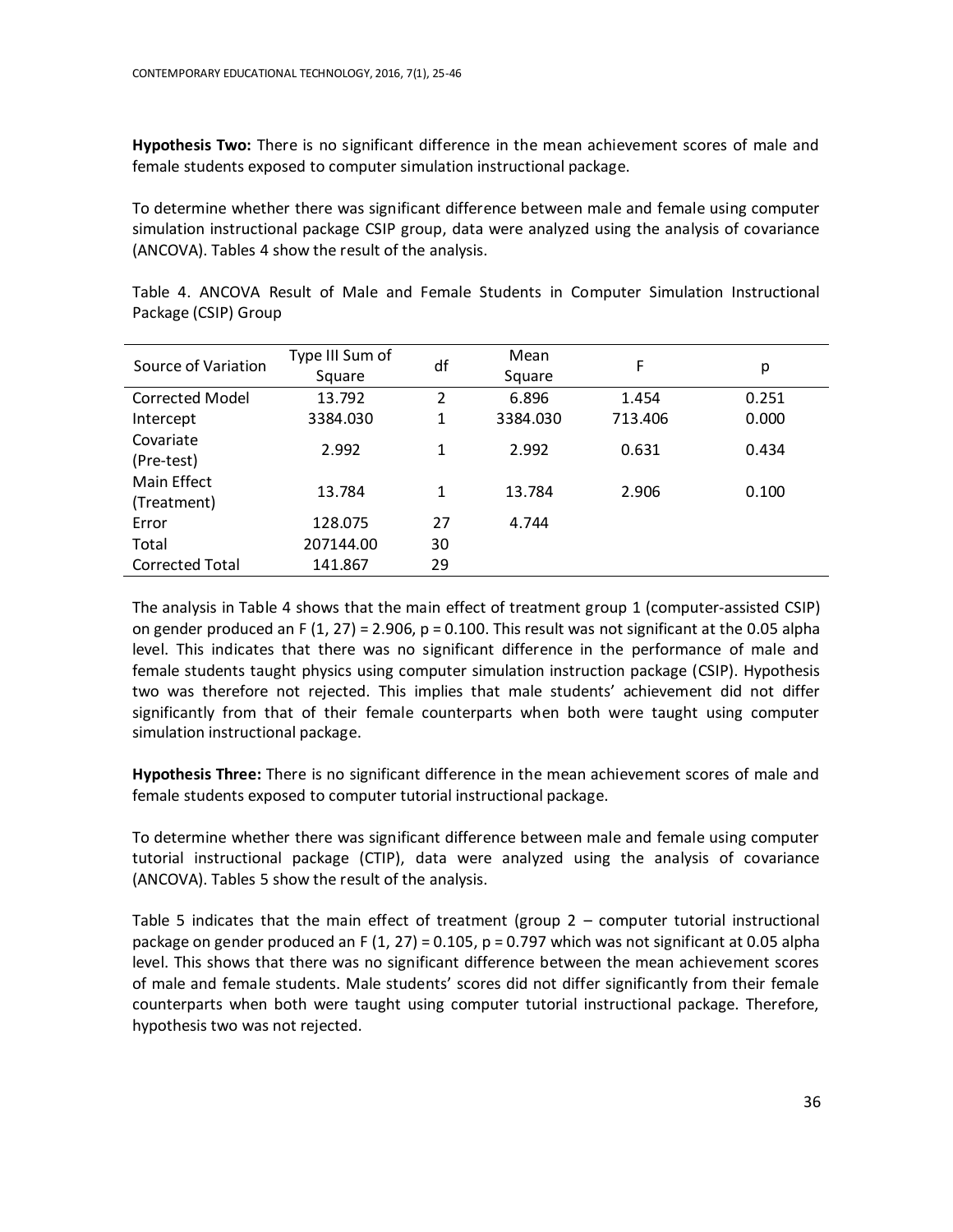| Source of Variation    | Type III Sum of | df | Mean     | F        | р     |
|------------------------|-----------------|----|----------|----------|-------|
|                        | Square          |    | Square   |          |       |
| <b>Corrected Model</b> | 3.164           | 2  | 1.582    | 1.016    | 0.375 |
| Intercept              | 2892.651        | 1  | 2892.651 | 1857.651 | 0.000 |
| Covariate              | 3.031           | 1  | 3.031    | 1.947    | 0.174 |
| (Pre-test)             |                 |    |          |          |       |
| <b>Main Effect</b>     | 0.105           | 1  | 0.105    | 0.067    | 0.797 |
| (Treatment)            |                 |    |          |          |       |
| Error                  | 42.036          | 27 | 1.557    |          |       |
| Total                  | 176072.000      | 30 |          |          |       |
| <b>Corrected Total</b> | 45.200          | 29 |          |          |       |

Table 5. ANCOVA Result on Male and Female Students in Computer Tutorial Instructional Package

**Hypothesis Four:** There are no significant differences in the intrinsic motivation of students taught chemistry using computer simulation instructional package, computer tutorial instructional package and conventional teaching method.

To determine whether there were significant difference among CSIP, CTIP and TTM groups based on their level of intrinsic motivation, data were analyzed using the analysis of covariance (ANCOVA). Tables 6 show the result of the analyses.

| Type III Sum of |                 | Mean         | F              | P-value         |
|-----------------|-----------------|--------------|----------------|-----------------|
| Square          |                 | Square       |                |                 |
| 18.396          | 3               | 6.132        | 42.112         | 0.000           |
| 100.011         | $\mathbf{1}$    | 100.011      | 686.853        | 0.000           |
|                 |                 |              |                | 0.433           |
|                 |                 |              |                |                 |
|                 |                 |              |                | 0.000           |
|                 |                 |              |                |                 |
| 12.522          | 86              | 0.146        |                |                 |
| 1305.634        | 90              |              |                |                 |
| 30.918          | 89              |              |                |                 |
|                 | 0.091<br>18.120 | df<br>1<br>2 | 0.091<br>9.060 | 0.622<br>62.222 |

Table 6. ANCOVA Result of CSIP, CTIP and TTM Students' Intrinsic Motivation

The result of the analysis in Table 6 indicates that an F  $(2, 86) = 62.222$ , p = 0.000 for the main effect was significant at 0.05 alpha level. This implies that there was significant difference in the mean value of the CSIP, CTIP and TTM students' intrinsic motivation. This signifies that the use of computer simulation instruction package (CSIP), computer tutorial instruction package (CTIP) and traditional teaching method (TTM) influenced students' intrinsic motivation when the mean value at the pre-test had been statistically controlled using ANCOVA.

Scheffe post-hoc test was conducted to determine the direction of difference among the three groups. The result of the analysis is shown in Table 7.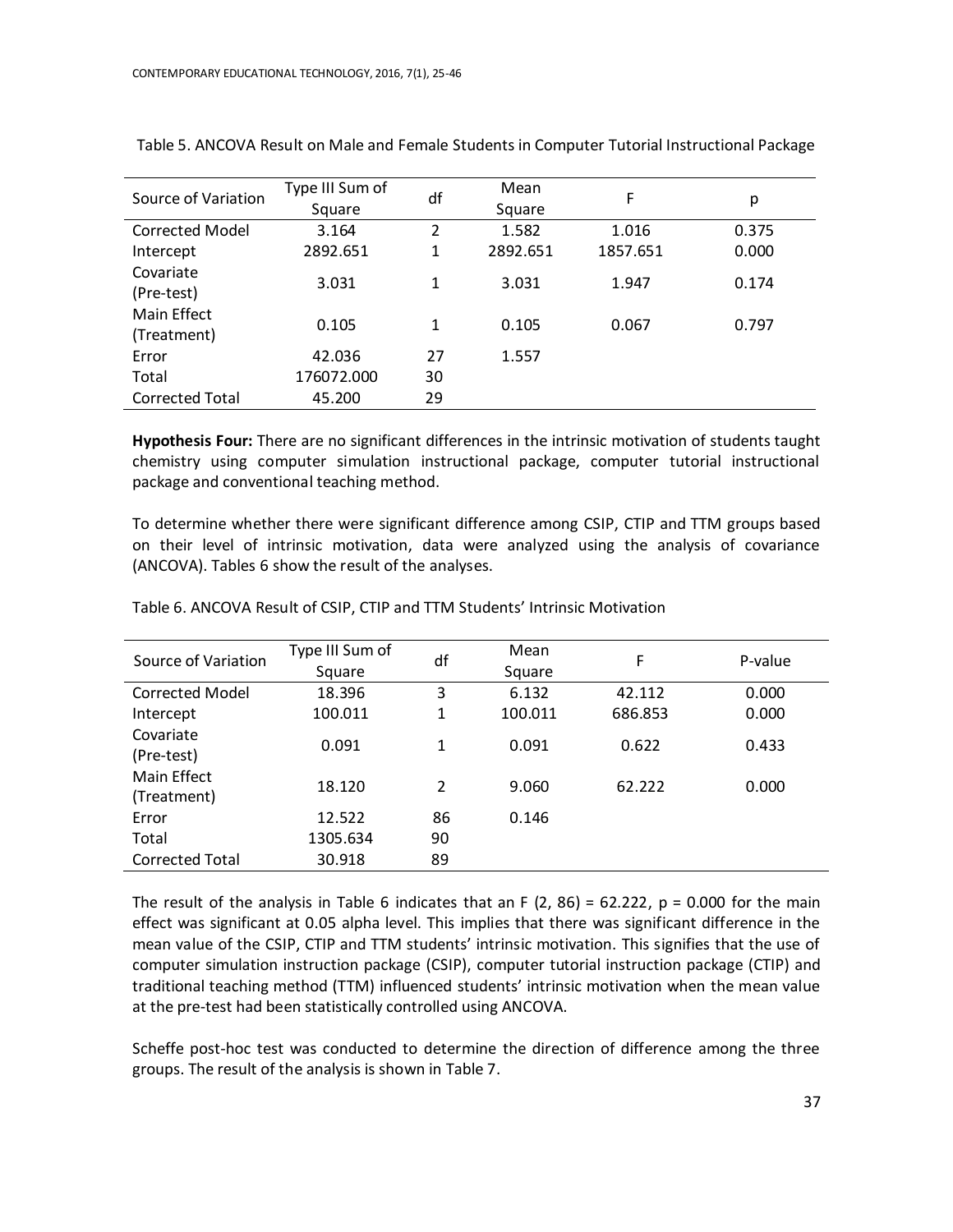| Groups          | Mean<br>Scores | Group I (CSIP) | Group II<br>(CTIP) | Group III (TTM) |
|-----------------|----------------|----------------|--------------------|-----------------|
| Group I (CSIP)  | 4.192          |                | 0.066              | $*0.000$        |
| Group II (CTIP) | 3.959          | 0.066          |                    | $*0.000$        |
| Group III (TTM) | 3.140          | $*0.000$       | $*0.000$           |                 |

Table 7. Scheffe's Post-hoc Analyses of the CSIP, CTIP and TTM Groups

\* The mean difference is significant at the 0.05 level.

Table 7 shows significant difference in the mean values of CSIP ( $X = 4.192$ ) and CTIP ( $X = 3.959$ ) in favor of CSIP group. It also indicates that significant difference between CTIP group (X = 3.959) and TTM group (X = 3.140) in favor of CTIP group. Significant difference was established between CSIP group ( $X = 4.192$ ) and TTM group ( $X = 3.140$ ) in favor of CSIP group. Therefore, the CSIP group had higher intrinsic motivation than CTIP group and TTM groups respectively. Therefore, hypothesis four was rejected.

**Hypothesis Five:** There are no significant differences in the extrinsic motivation of students taught chemistry using computer simulation instructional package, computer tutorial instructional package and conventional teaching method.

To determine the significant differences among CSIP, CTIP and TTM groups' extrinsic motivation, the results is shown in Table 8.

| Source of Variation    | Type III Sum of | df | Mean    | F       |       |
|------------------------|-----------------|----|---------|---------|-------|
|                        | Square          |    | Square  |         | р     |
| Corrected Model        | 13.938          | 3  | 4.646   | 23.872  | 0.000 |
| Intercept              | 104.321         | 1  | 104.321 | 536.025 | 0.000 |
| Covariate              |                 | 1  | 0.005   | 0.027   | 0.869 |
| (Pre-test)             | 0.005           |    |         |         |       |
| Main Effect            | 13.227          | 2  | 6.613   | 33.981  | 0.000 |
| (Treatment)            |                 |    |         |         |       |
| Error                  | 16.737          | 86 | 0.195   |         |       |
| Total                  | 1460.214        | 90 |         |         |       |
| <b>Corrected Total</b> | 30.675          | 89 |         |         |       |
|                        |                 |    |         |         |       |

Table 8. ANCOVA Result of CSIP, CTIP and TTM Students Intrinsic Motivation

The result of the analysis in Table 8 indicates that an F  $(2, 86) = 33.981$ ,  $p = 0.000$  for the main effect was significant at 0.05 alpha level. This implies that there was significant difference in the mean value of the CSIP, CTIP and TTM students' extrinsic motivation. This signifies that the use of computer simulation instruction package (CSIP), computer tutorial instruction package (CTIP) and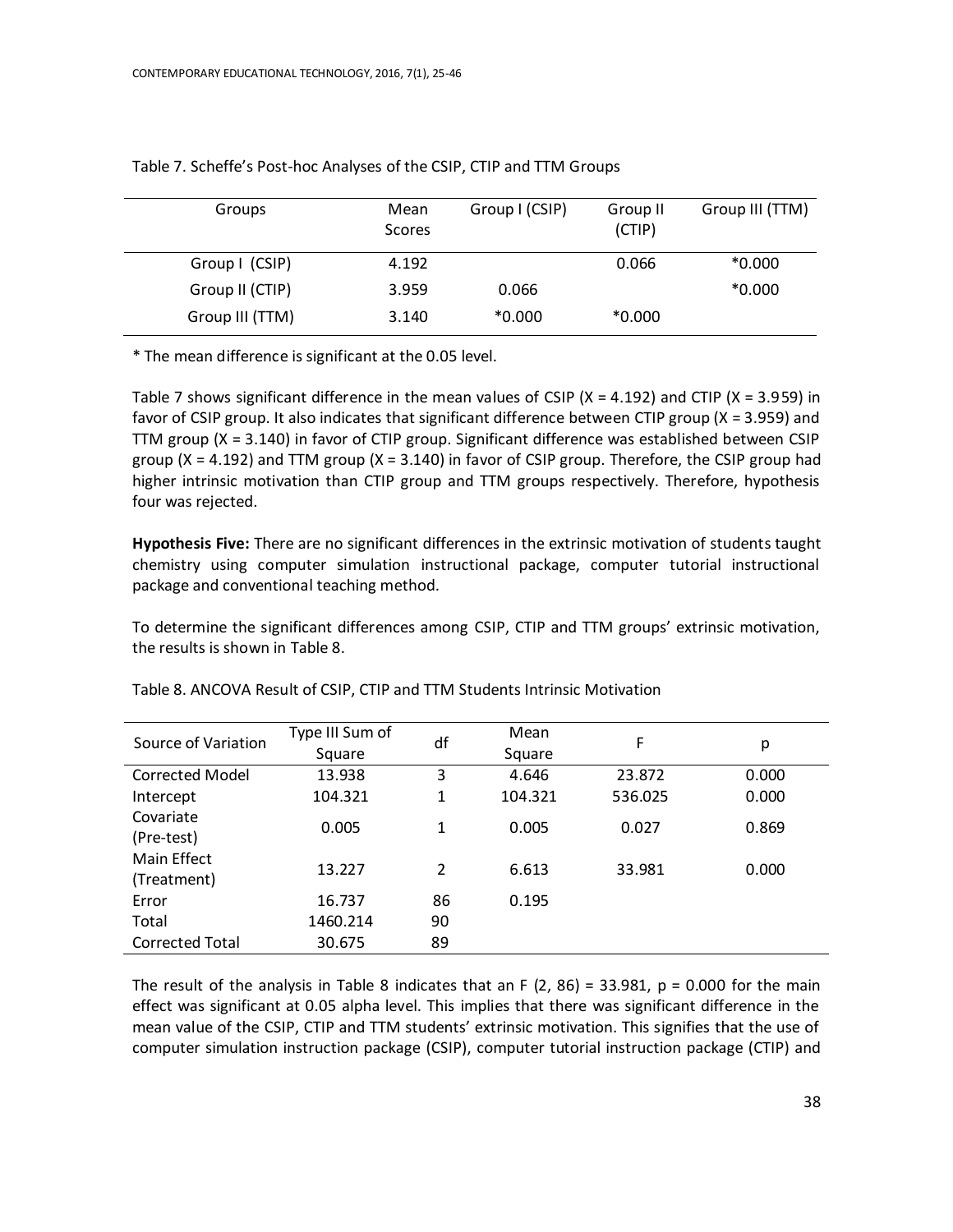traditional teaching method (TTM) influenced students' extrinsic motivation when the mean value at the pre-test had been statistically controlled using ANCOVA.

Scheffe post-hoc test was conducted to determine the direction of difference among the three groups. The result of the analysis is shown in Table 9.

| Groups          | Mean<br>Scores | Group I (CSIP) | Group II<br>(CTIP) | Group III (TTM) |
|-----------------|----------------|----------------|--------------------|-----------------|
| Group I (CSIP)  | 4.439          |                | 0.003              | $*0.000$        |
| Group II (CTIP) | 4.037          | 0.003          |                    | $*0.000$        |
| Group III (TTM) | 3.480          | $*0.000$       | $*0.000$           |                 |

Table 9. Scheffe's Post-hoc Analyses of the CSIP, CTIP and TTM Groups

\* The mean difference is significant at the 0.05 level.

Table 9 shows significant difference in the mean values of CSIP ( $X = 4.439$ ) and CTIP ( $X = 4.037$ ) in favor of CSIP group. It also indicates that significant difference between CTIP group (X = 4.037) and TTM group (X = 3.480) in favor of CTIP group. Significant difference was established between CSIP group ( $X = 4.439$ ) and TTM group ( $X = 3.480$ ) in favor of CSIP group.

Therefore, the CSIP group had higher extrinsic motivation than CTIP group and TTM groups respectively. Therefore, hypothesis four was rejected.

In addition to the achievement and motivational tests, which was used to assess the learners' knowledge and motivational strategy when learning periodic table and balancing of the chemical equations, an interview guide was conducted for 5 students in each of the groups. This enabled the researchers to have deeper understanding of the students' motivational strategy when learning chemistry. Students in the CSIP and the CTIP groups who were taught chemistry using computer simulation instructional package and computer tutorial instructional package respectively were asked about how they enjoyed their learning as against learning in their normal traditional method of learning.

Three themes; preference, engagement, and confidence were identified from both interview and classroom observation of the experimental groups and one or two quotations are presented on each of them below:

*Preference*: One of the questions asked to the students in the interview guide was that learners should tell us whether they enjoyed enjoy learning the chemistry based on the just completed lesson where they used computer simulation instructional package. The vast majority of the learners reported that they liked the concept of balancing the given equation on the screen by adding coefficients so that the equation is balanced correctly. For instance, one learner commented that: using *computer simulation, I was able to count the number of molecules on right hand and that of left hand. If they are equal then I know the equation is balanced.*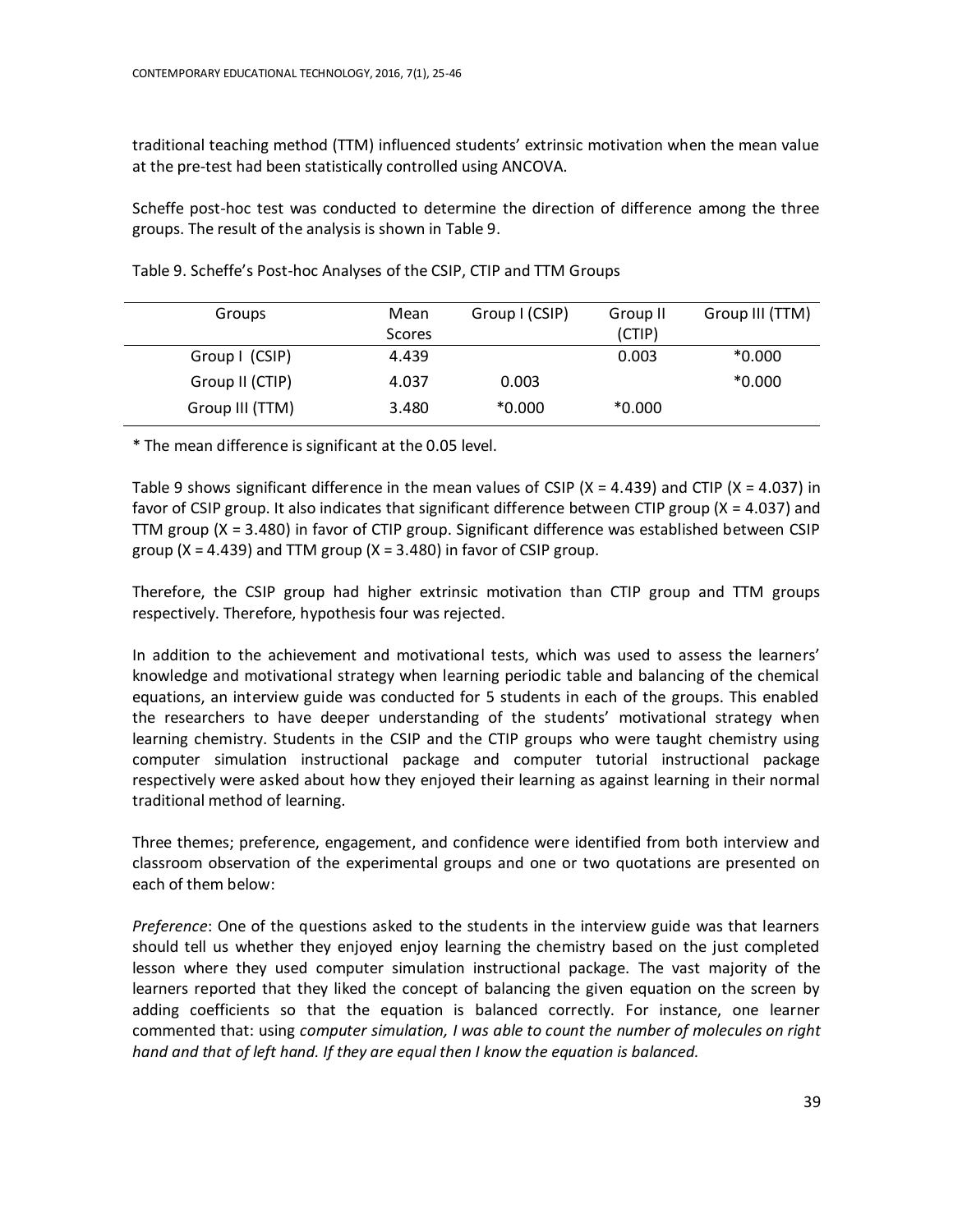Base on all the students' responses to the experience of learning with computer simulations, it can be said that they preferred trying out things on their own instead of the teacher telling them or writing the balanced equation for them as would be the case if computer simulations were not integrated in the teaching and learning process.

*Engagement:* The classroom observations of the students in the Experimental Group I and the students' response to our question on what they think about their accomplishment by learning chemistry using computer simulation provide confirmatory evidence of the students' engagement during learning processes. Of particular note is their use of the computer simulation to balance equation easily and with excitement. The researchers' classroom observation notes show that students in the Experimental Group I especially were engaged with the learning activity throughout the period of the study compared to the other two groups. Perhaps this is because, as one of the students we interviewed noted, the use computer simulation makes the activities seem more like what "real scientists do. As another student commented, *"It's really fun. It's nicer than the traditional method."*

*Confidence:* Learners were asked if and how a computer could make difficult concepts easy for them to understand. In their responses, most of the learners agreed that a computer could make difficult concepts simple and easier to understand. They also explained that the manner in which a computer presents concepts is fascinating and because of its multi-functionality it can combine sound and visual aspects. Learners explained that seeing the movement of molecules in form of moving pictures and text actually eliminate the abstractness of concepts and present a virtual reality, which makes complex concepts seem simple. They remarked that:

# *Computer simulations are wonderful and exciting because one can visibly see the pictures and the text on the screen at the same time.*

In the case of the Control Group, only one theme was identified: both periodicity and balancing chemical equations were difficult. All learners indicated that periodicity and balancing chemical equations were difficult for them to understand. Finally, learners in the Control Group confessed that studying chemistry was boring to them and that there was no way in which it could be easily understood.

In sum, findings show that the use computer simulation can increase motivation and engagement in learning, especially their motivation towards exploring difficult concepts on their own.

# **Discussion**

This study investigated the influence of computer-assisted instruction towards promoting intrinsic and extrinsic motivation as well as learners' achievements when learning chemistry. Since the learners' understanding of both periodic table and balancing of the chemical equation concepts was established from the pre-tests, which was administered to all the groups, any difference in the achievement and the motivational strategy should be accounted to the computer simulations and computer tutorial, which were only utilized in the two experimental groups. Results show that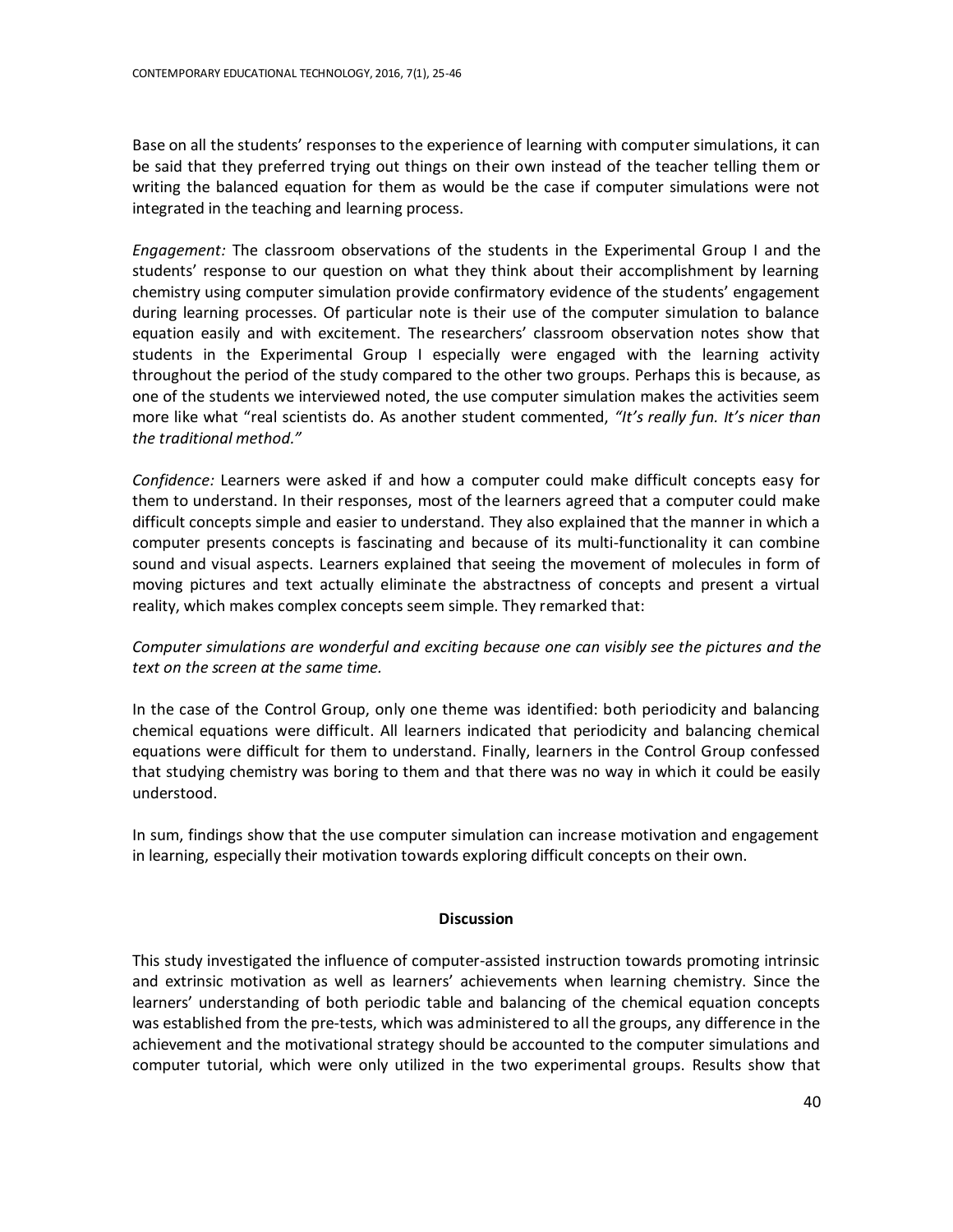there was no statistically significant difference between the performance of the two experimental groups and control group in the pre-test (F-value (1.066,  $p = 0.349$ ) (Table 2), implying that the three groups were similar.

Therefore, results of hypothesis one which reveals that there was significant difference in the learning achievements of those taught chemistry concepts with computer simulation, computer tutorial and traditional method in favor of computer simulation and tutorial respectively.

This result agrees with the findings of Akpan and Andre (2000), Winberg and Headman (2007) and Saminathan (2012) who found computer simulation instructional strategies to be an effective teaching strategy than the traditional method of teaching chemistry. However, the findings disagree with earlier findings of Winn, Walker, Greene & Mansell (2007) which reported that the use of computer simulations to be less effective than traditional instruction and hands-on laboratory approaches.

This result also agrees with the findings of Badmus (2007), Egunjobi (2004), Kara and Yesilyurt (2007), Yaakub and Finch (2001) which revealed the effectiveness of computer tutorial mode over the traditional method in classroom setting across different disciplines at secondary schools level both in Nigeria and outside Nigeria. However, it disagrees with the finding of Ramanchandram and Scottler (2003) which found no significant difference between the traditional method and tutorial mode on achievement.

The results of hypothesis two and three show that there is no gender effect on the achievement of male and female students taught chemistry concepts with computer simulation and tutorial modes. This finding is in agreement with the results of Adesoji and Babatunde (2005), Gambari (2004), Fagbemi, Gambari, Gbodi and Oyedum, (2012) who found that male and female students performed equally well in chemistry, biology, physics and social studies using Computer-based instructional packages.

The results of hypothesis four showed significant differences in the intrinsic motivation of students taught chemistry using computer simulation, tutorial and conventional traditional method in favor of simulation and tutorial respectively. This finding is in agreement with the results of Winn, Walker, Greene & Mansell (2006) who reported that intrinsically motivated students are more likely to persist with challenging tasks and other positive classroom behaviors as well as performs better academically.

The results of hypothesis five showed significant differences in the extrinsic motivation of students taught chemistry using computer simulation, tutorial and conventional traditional method in favor of simulation and tutorial, respectively. This finding is in line with the results of Glynn, Taasoobshirazi, and Brickman (2009) who found that when college students reported lower motivation in science courses their performance was lower as well. Similarly, Moos (2010) found that participants who had high extrinsic and high intrinsic motivation significantly outperformed those who had low extrinsic and low intrinsic motivation. This finding positively correlated to the performance of students exposed to simulation and tutorial respectively.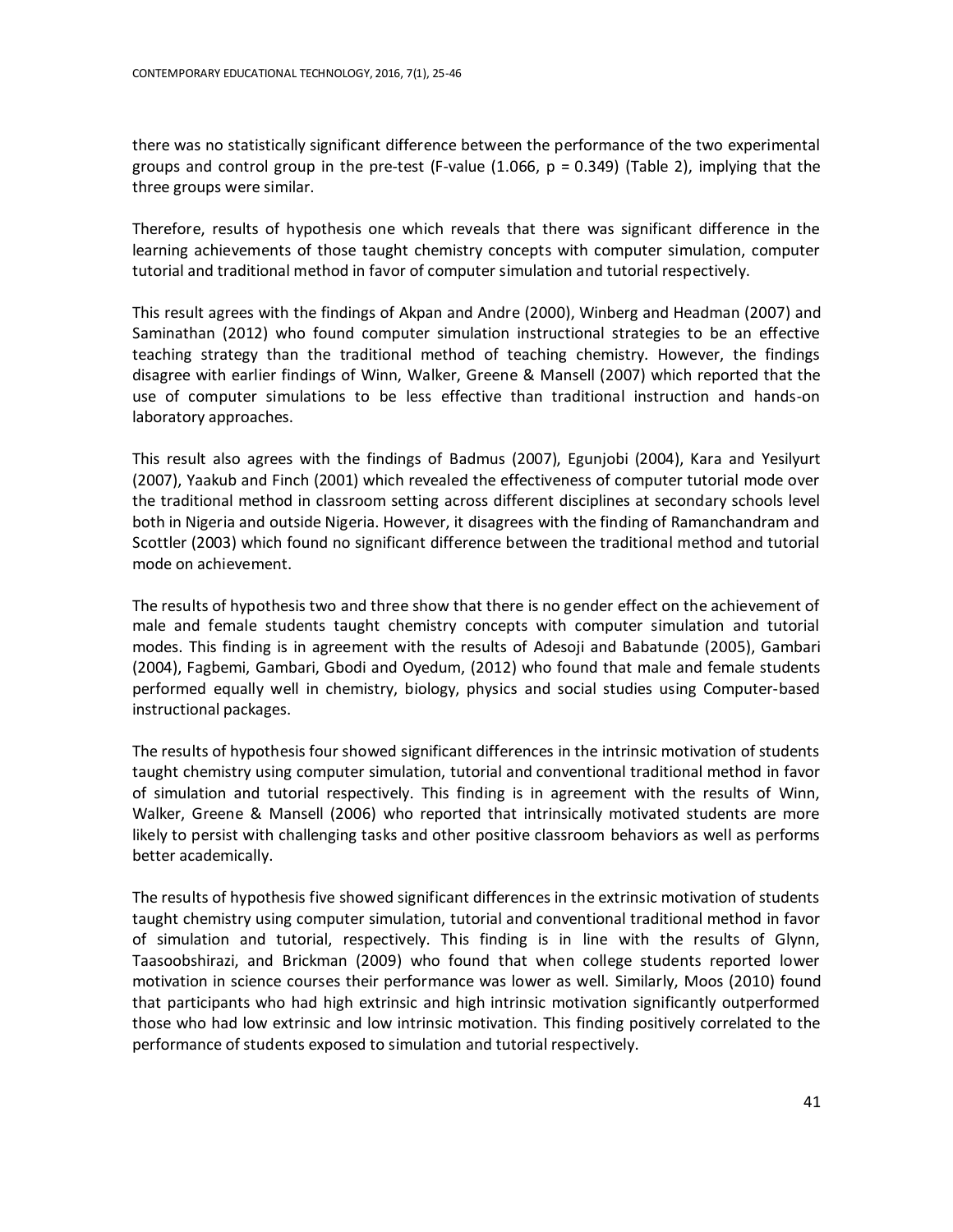Responses of the learners to the interview questions as well as the classroom observations suggest how chemistry concepts could best be taught to the learners in order to simplify learning. In response, all the learners from the CSIP group indicated that chemistry should be taught using computer simulations in addition to computer tutorials. Overall learner assessments in the CSIP group suggested that lessons were very interesting, exciting and educative. This in a way could explain why, learners in the CSIP outperformed those in the CTIP and CTM groups on both achievement and motivational tests.

This study therefore shows that learners exposed to computer simulations performed best on chemistry achievement and motivational tests when compared to those taught without computer simulations, this therefore confirms the effectiveness of computer simulations. While the teachers may find it difficult to explain certain facts to the learners, computer simulations provide simplified explanations that can be easily followed by the learners. Based on the fact that learners find learning with computer simulation easier and interesting, learners in a way became highly motivated towards learning chemistry as a subject in the school.

In general, the results support the findings of Watson, McSorely, Foxcraft, and Watson (2004) who found that higher levels of both motivation orientation variables positively correlated with higher course grades. It is also in line with Garcia (1993) who found both intrinsic and extrinsic motivation positively predicted final course grades in organic chemistry.

# **Conclusion**

The study investigated how intrinsic and extrinsic motivation could enhance achievement in Chemistry among the senior secondary school students using computer simulation instructional package and computer tutorial instructional package.

Computer simulation and computer tutorial were found to enhance both intrinsic and extrinsic motivation. Students exposed to computer simulation have higher extrinsic and intrinsic motivation than their counterparts in computer tutorial and conventional method, respectively.

Results show that computer simulation and computer tutorial were found to enhance learning achievement as well as intrinsic and extrinsic motivation. In addition gender has no effect on the achievement of male and female students taught chemistry concept with computer simulation and tutorial modes. Both male and female students performed equally well on the chemistry achievement test using computer simulation and tutorial modes, above the traditional method.

# **Recommendations**

From the findings of this study, the following recommendations were offered:

1. Teachers should be ICT compliant in order to cope with current trends in pedagogical practices and institution needs to expand their network. Science teachers should be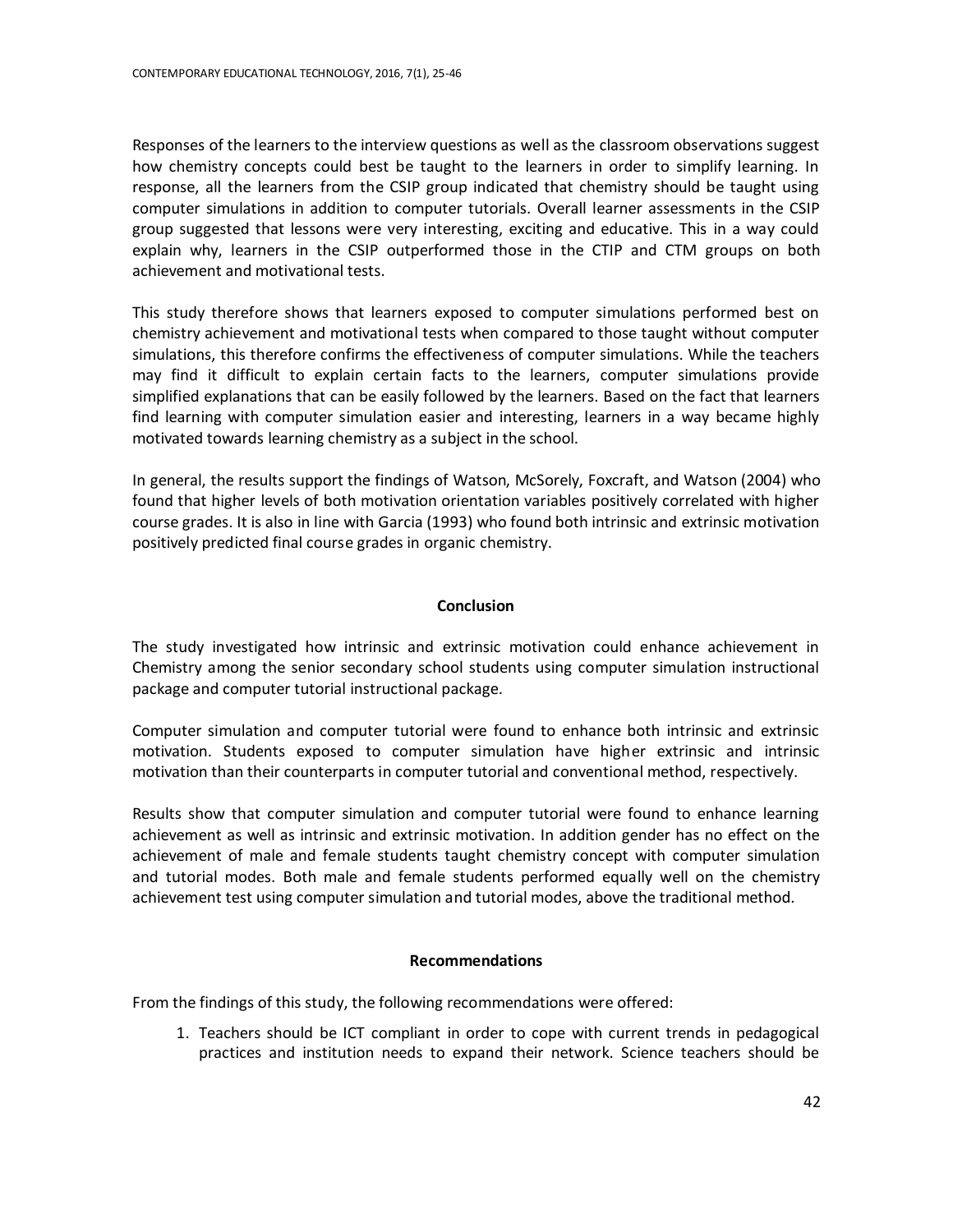trained on the effective use of computer for instruction through seminars, workshops and conferences.

- 2. The use of computer simulation and tutorial instructional strategies should be used to bridge the academic gaps that might exist between male and female science students.
- 3. Students' are likely to perform better if they are intrinsically and extrinsically motivated. Therefore, the use of computer simulation and computer tutorial should be used to increase students' motivation and enhance their active participation.
- 4. Finally studies using subjects other than science to confirm or refute our findings on the use of computer simulation is highly recommended.

## **References**

- Achuonye, K. A. (2011). Using computer in science class: The interactive effect of gender. *Journal of African Studies and Development, 3*(7), 131-134.
- Adegoke, B. A. (2011). Effect of multimedia instruction on senior secondary school students' achievement in Physics**.** *European Journal of Educational Studies, 3*(3), 537-541.
- Adesoji, F. A. & Babatunde, A. G. (2005). Expressive teaching behaviour: Bridging the gender gulf in secondary school chemistry achievement. *International Journal of African & African American Studies, 4(1), 54-61.*
- Akpan, J. P. & Andre, T. (2000). Using a computer simulation before dissection to help students learn anatomy. *Journal of Computers in Mathematics and Science Teaching, 19*(3), 297-313.
- Akram, M., Athar, H. M., & Ali, M. (2011). The influence of computer assisted instruction (CAI) in chemistry on the students' achievement at higher secondary level. *Journal of Social Sciences and Education, 1*(4), 426-435.
- Anagbogu, M. A. & Ezeliora, B. (2007). Sex differences and scientific performance. *Women Journal of Science and Technology, 4*(1), 10-20.
- Arwood, L. (2004). Teaching cell biology to non-science majors through forensics, or how to design a killer course. *Cell Biology Education, 3*(2), 131-138.
- Badmus, A. M. (2007). *Effect of practical demonstration method (PDM) and computer tutorial mode (CTM) on students' achievement and attitudes in some selected skills in technical education* (Unpublished master's thesis). University of Ibadan, Nigeria.
- Braun, V. & Clarke, V. (2006). Using thematic analysis in psychology. *Qual Res Psychol*, *3*(2),77-101.
- Britner, S. L. & Pajares, P. (2006). Sources of science self-efficacy beliefs of middle school students. *Journal of Research in Science Teaching, 43*(5), 485-499.
- Burns, C. & Myhill, D. (2004). Interactive or inactive? A consideration of the nature of interaction in whole class teaching. *Cambridge Journal of Education, 34*(1), 35-49.
- Cavallo, A. M. L., Potter, W. H., & Rozman, M. (2004). Gender differences in learning constructs, shifts in learning constructs, and their relationship to course achievement in a structured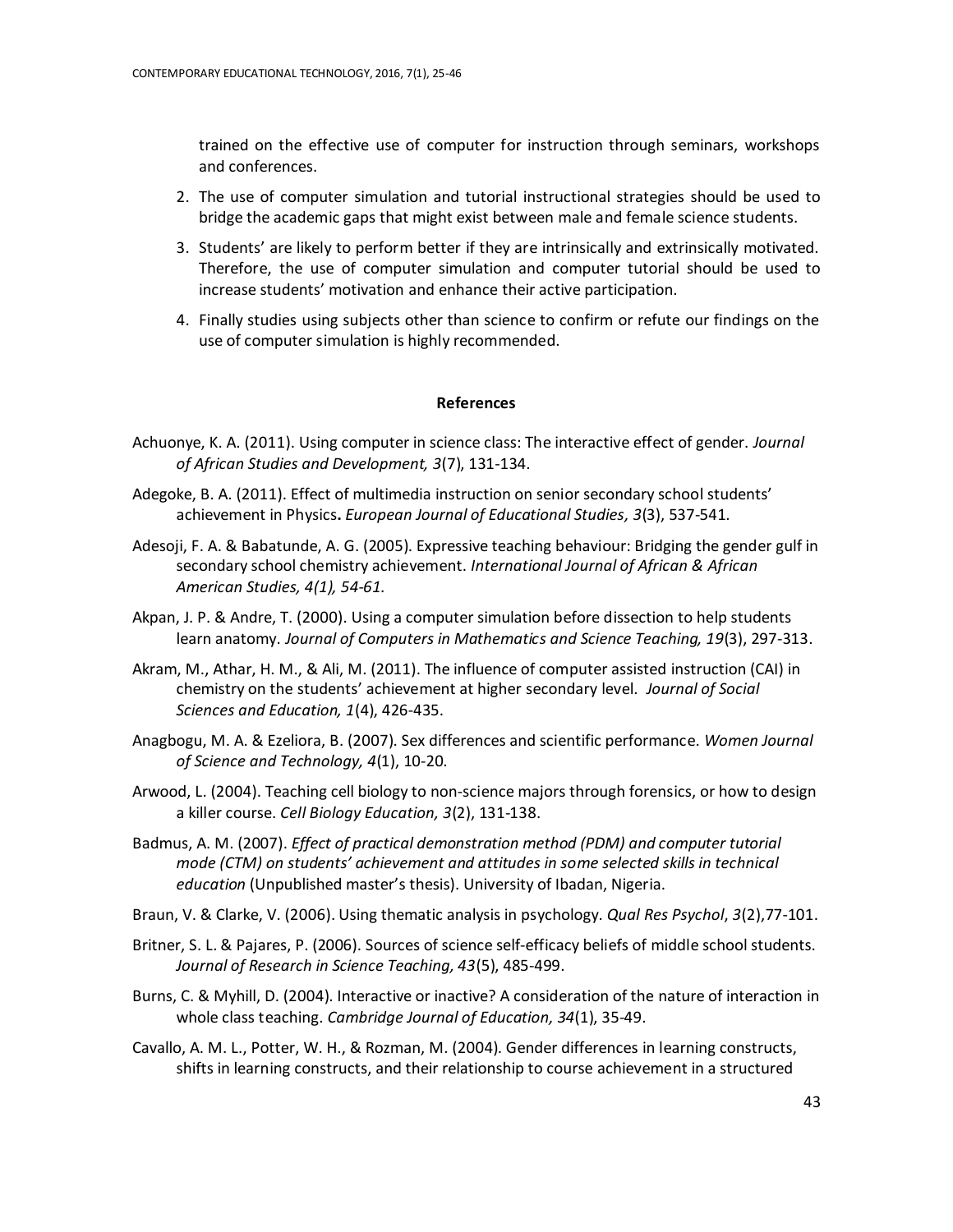inquiry, yearlong college physics course for life science majors. *School Science and Mathematics*, *104*(6), 288-300.

- Covington, M. V. (2000). Goal theory, motivation and school achievement: An integrative review. *Annual Review of Psychology, 51*(2), 171-200.
- Doering, A. & Veletsianos, G. (2009)[. Teaching with Instructional Software.](http://www.veletsianos.com/wp-content/uploads/2008/10/Doering_Veletsianos_Roblyer.pdf) In M. D. Roblyer & A. Doering (Eds.), *Integrating Educational Technology into Teaching* (pp.73-108). Upper Saddle River, NJ: Pearson Education.
- Efe, H. A. & Efe, R. (2011). Evaluating the effect of computer simulations on secondary biology instruction: An application of Bloom's taxonomy. *Scientific Research and Essays*, *6*(10), 2137- 2146.
- Egunjobi, A. O. (2004). *The relative effectiveness of computer-assisted instructional modes on students learning outcomes in geography* (Unpublished doctoral thesis). University of Ibadan, Nigeria.
- Emeke, E. A. & Adegoke, B. A. (2001). *The interaction effect of test response mode, students' numerical ability and gender on cognitive achievement in senior secondary school physics.* Retrieved on 20 August 2013 from http://www.*findarticles.com/p/articles/m-993765/is\_200611/…/pg2*
- Fagbemi, P. O., Gambari, A. I., Oyedum, N. A., & Gbodi, E. B. (2011). Effects of computer-assisted instructional package on social studies achievement among senior primary school pupils in Niger State, Nigeria. *Journal of Science, Technology, Mathematics and Education, 7*(2), 204 - 214.
- Federal Republic of Nigeria (FRN) (2009). *National policy on education*. Abuja: NERDC.
- Gambari, A. I. (2004). *Effects of computer-assisted instruction package on the performance of senior secondary students in physics in Minna* (Unpublished master's thesis). Federal University of Technology, Minna, Nigeria.
- Gambari, A. I., Falode, O. C., Fagbemi, P. O., & Idris, B. (2013). Efficacy of virtual laboratory strategy on the achievement of secondary school students in Nigeria. *Research in Curriculum Studies (RICs), 9*(1), 9-20.
- Gambari, A. I., Yaki, A. A., Gana, E. S., & Ughovwa, Q. E. (2014). Improving secondary school students' achievement and retention in biology through video-based multimedia instruction. *InSight: A Journal of Scholarly Teaching, 9*, 78-91.
- Garcia, T. (1993). *Women and minorities in science: Motivational and cognitive correlates of achievement*. Paper presented at the Annual Meeting of the American Educational Research Association. Atlanta, GA.
- Glynn, S. M. & Koballa, T. R. (2006). Motivation to learn in college science. In J.J. Mintzes & W. H. Leonard (Eds.), *Handbook of college science teaching* (pp. 25-32). Arlington,VA: National Science Teachers Association Press.
- Glynn, S. M., Taasoobshirazi, G., & Brickman, P. (2007). Non-science majors learning science: A theoretical model of motivation. *Journal of Research in Science Teachin*g, *44*(8), 1088-1107.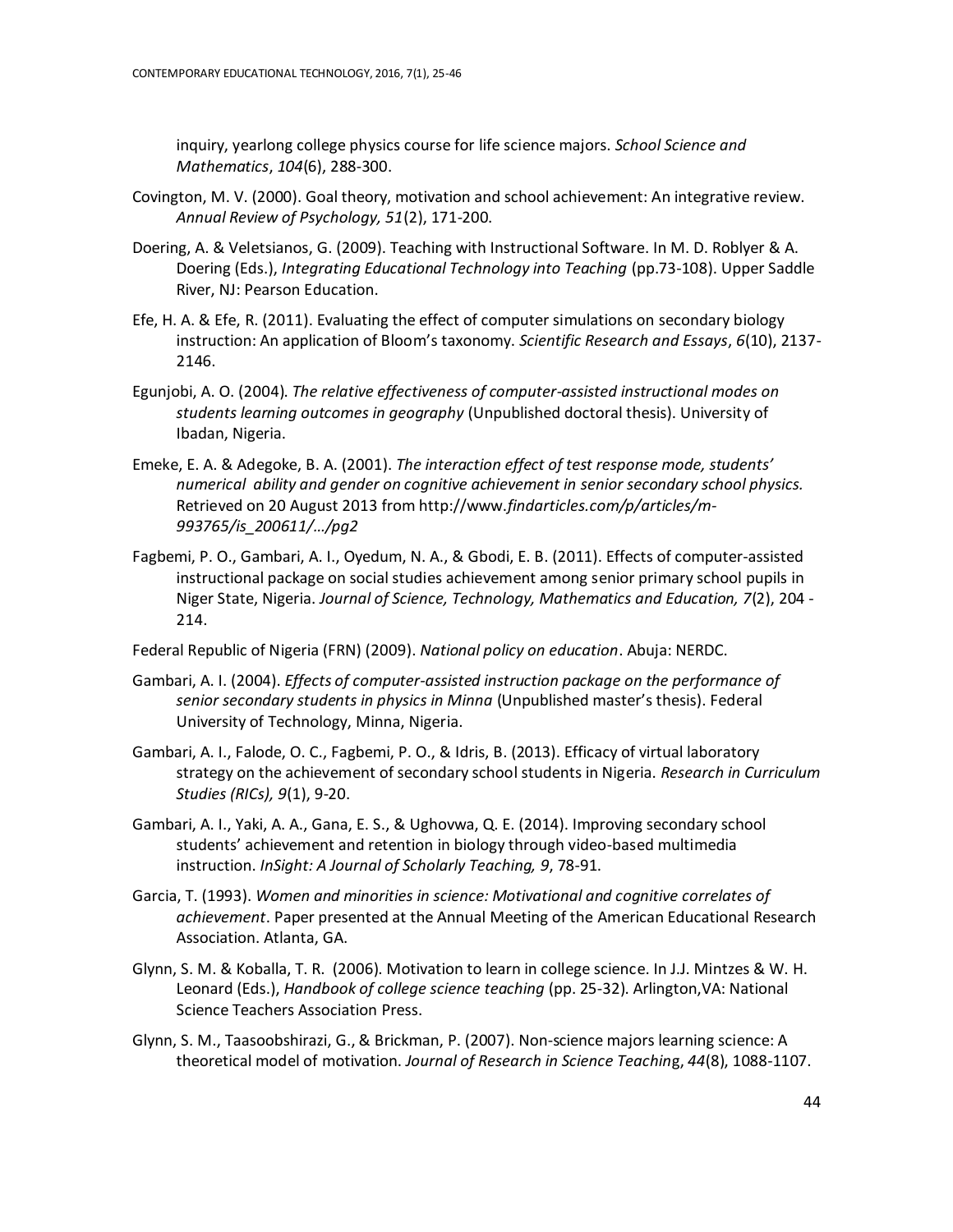- Glynn, S. M., Taasoobshirazi, G., & Brickman, P. (2009). Science motivation questionnaire: Construct validation with non-science majors. *Journal of Research in Science Teaching*, *46*(2), 127-146.
- James, T. (2001). *Effect of combining reflective writing with concept mapping and lecture method on pre-service N. C. E teacher's attitude and achievement in biology* (Unpublished doctoral thesis). Ahmadu Bello University, Zaria.
- Jegede, S. A. (2007). Student's anxiety towards the learning of chemistry in some Nigerian secondary schools. *Educational Research and Review, 2*(7), 193-197.
- Kara, Y. & Yesilyurt, S. (2007). Assessing the effects of tutorial and edutainment software programs on students' achievements, misconceptions and attitudes towards biology. *Asia-Pacific Forum on Learning and Teaching, 8*(2), 1-22.
- Kaufman, J., Agars, M., Lopez, M., & Wagner, M. (2008). Examining creativity in Turkey high ability studies. *Journal of California State University, 18*(2), 235-246.
- Lin, Y. G., McKeachie, W. J., & Kim, Y. C. (2002). College student intrinsic and/or extrinsic motivation and learning. *Learning and Individual Differences, 13*(1), 251-258.
- Michael, K. Y. (2001). The effect of a computer simulation activity versus a hands-on activity on product creativity in technology education. *Journal of Technology Education, 13*(1), 31-43.
- Moos, D. C. (2010). Nonlinear technology: Changing the conception of extrinsic motivation? *Computers & Education*, *55*(4), 1640-1650.
- Olorukooba, S. B. (2007). *Science, technology and mathematics (STM) education is for all students: Promoting effective teaching of STM subjects in our schools through teacher preparation.* Proceedings of the 50<sup>th</sup> Anniversary Conference of Science Teachers Association of Nigeria. (pp.3-6).
- Rieber, L. P. (1990). Using computer animated graphics with science instruction with children. *Journal of Educational Psychology, 82*(1), 135-140.
- Ryan, R. M. & Deci, E. L. (2000). Intrinsic and extrinsic motivations: Classic definitions and new directions. *Contemporary Educational Psychology, 25(1),* 54-67.
- Saminathan, B. (2012). Effect of computer based instructional strategies in learning chemistry at higher secondary level. *International Conference on Software and Computer Applications (ICSCA 2012). IPCSIT Vol. 41.* Singapore: IACSIT Press.
- Trey, L. & Khan, S. (2008). How science students can learn about unobservable phenomena using computer based analogies. *Computers & Education, 51*(2), 519-529.
- Tuysuz, C. (2010). The effect of the virtual laboratory on students' achievement and attitude in chemistry. *International Online Journal of Educational Sciences*, 2(1), 37-53.
- WAEC (2012, May/June). *Chief examiner's report*. Lagos: Research and Statistics Unit, WAEC.
- Walker, C. O., Greene, B. A., & Mansell, R. A. (2006). Identification with academics, intrinsic / extrinsic motivation, and self-efficacy as predictors of cognitive engagement. *Learning and Individual Differences, 16(1),* 1-12.